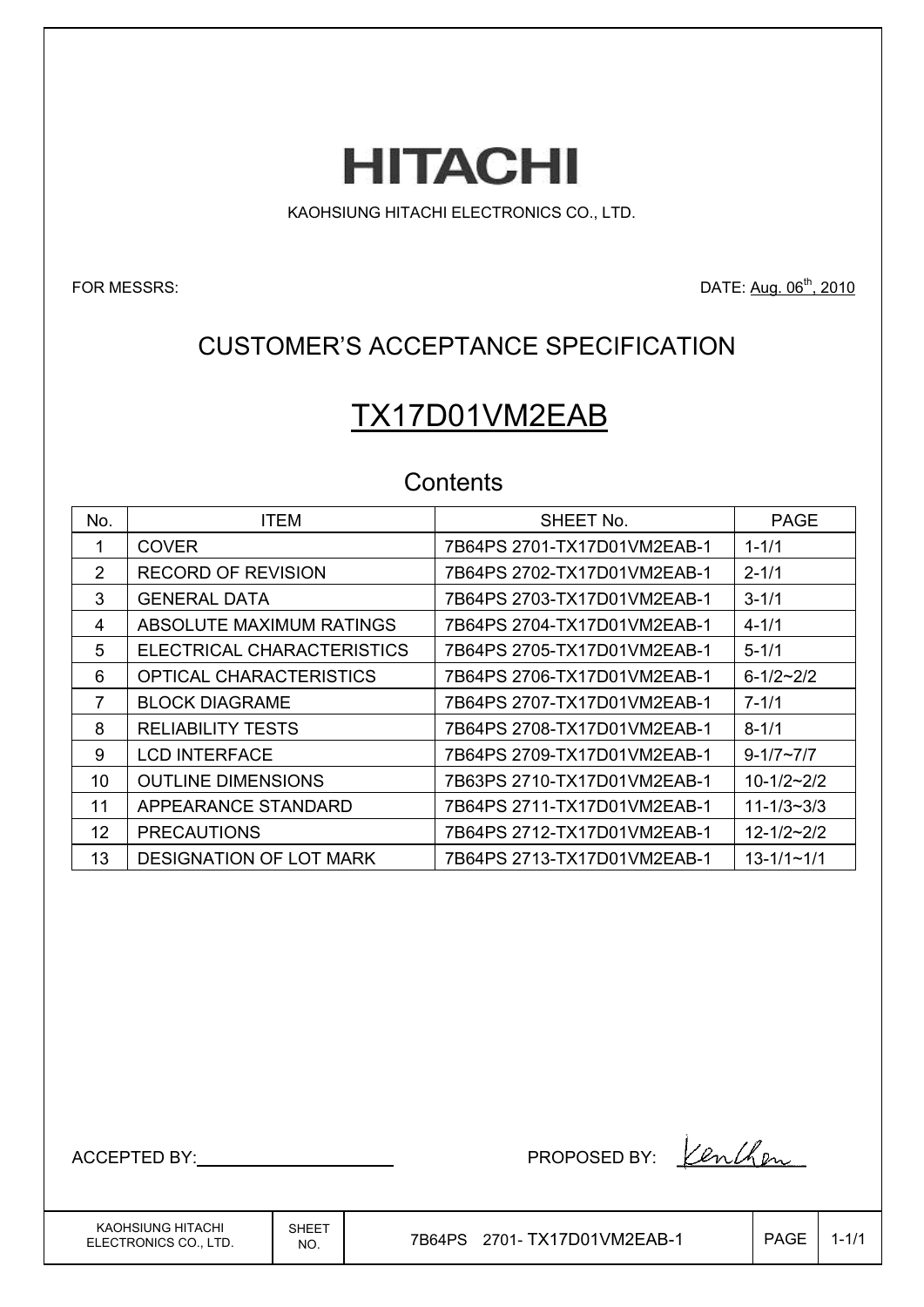|                                            | 2. RECORD OF REVISION |              |                              |      |           |
|--------------------------------------------|-----------------------|--------------|------------------------------|------|-----------|
| DATE                                       | SHEET No.             |              | <b>SUMMARY</b>               |      |           |
|                                            |                       |              |                              |      |           |
|                                            |                       |              |                              |      |           |
|                                            |                       |              |                              |      |           |
|                                            |                       |              |                              |      |           |
|                                            |                       |              |                              |      |           |
|                                            |                       |              |                              |      |           |
|                                            |                       |              |                              |      |           |
|                                            |                       |              |                              |      |           |
|                                            |                       |              |                              |      |           |
|                                            |                       |              |                              |      |           |
|                                            |                       |              |                              |      |           |
|                                            |                       |              |                              |      |           |
|                                            |                       |              |                              |      |           |
|                                            |                       |              |                              |      |           |
|                                            |                       |              |                              |      |           |
|                                            |                       |              |                              |      |           |
|                                            |                       |              |                              |      |           |
|                                            |                       |              |                              |      |           |
|                                            |                       |              |                              |      |           |
|                                            |                       |              |                              |      |           |
|                                            |                       |              |                              |      |           |
|                                            |                       |              |                              |      |           |
|                                            |                       |              |                              |      |           |
|                                            |                       |              |                              |      |           |
|                                            |                       |              |                              |      |           |
|                                            |                       |              |                              |      |           |
|                                            |                       |              |                              |      |           |
|                                            |                       |              |                              |      |           |
|                                            |                       |              |                              |      |           |
|                                            |                       |              |                              |      |           |
|                                            |                       |              |                              |      |           |
|                                            |                       |              |                              |      |           |
|                                            |                       |              |                              |      |           |
|                                            |                       |              |                              |      |           |
|                                            |                       |              |                              |      |           |
|                                            |                       |              |                              |      |           |
|                                            |                       |              |                              |      |           |
|                                            |                       |              |                              |      |           |
| KAOHSIUNG HITACHI<br>ELECTRONICS CO., LTD. |                       | SHEET<br>NO. | 7B64PS 2702- TX17D01VM2EAB-1 | PAGE | $2 - 1/1$ |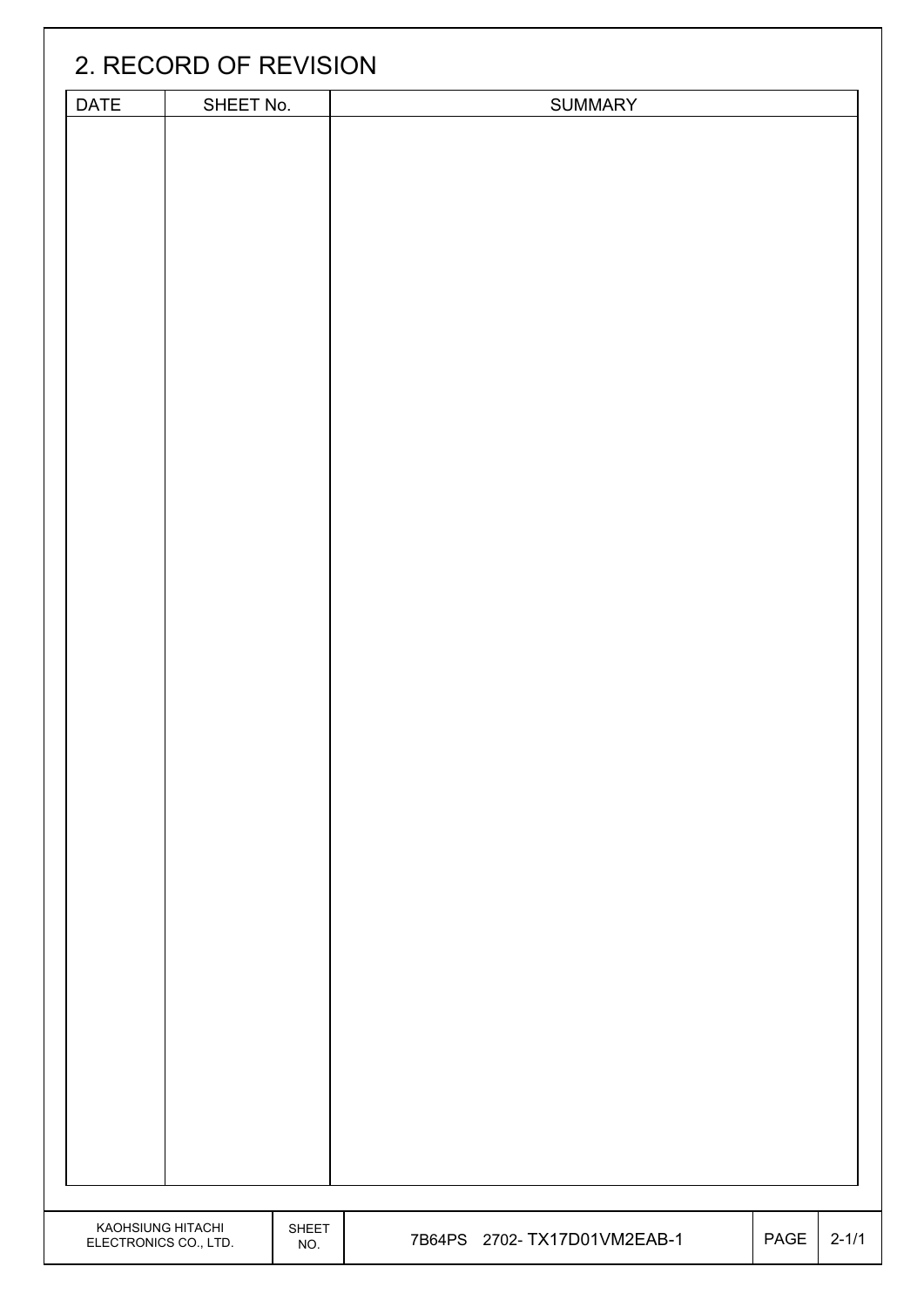## 3. GENERAL DATA

### 3.1 DISPLAY FEATURES

This module is a 6.5" VGA of 4:3 format amorphous silicon TFT. The pixel format is vertical stripe and sub pixels are arranged as R (red), G (green), B (blue) sequentially. This display is RoHS compliant, COG (chip on glass) technology and LED backlight are applied on this display.

| Part Name                      | TX17D01VM2EAB                                                                                            |
|--------------------------------|----------------------------------------------------------------------------------------------------------|
| <b>Module Dimensions</b>       | 153.0(W) mm x 118.0(H) mm x 9.1 (D) mm typ.                                                              |
| <b>LCD Active Area</b>         | 132.48(W) mm x 99.36(H) mm                                                                               |
| <b>Pixel Pitch</b>             | $0.207(W)$ mm x 0.207 (H) mm                                                                             |
| Resolution                     | 640 x 3(RGB)(W) x 480(H) dots                                                                            |
| <b>Color Pixel Arrangement</b> | R, G, B Vertical stripe                                                                                  |
| LCD Type                       | Transmissive Color TFT; Normally White; Anti-Relflection with Glare<br>Polarizer Film                    |
| Display Type                   | <b>Active Matrix</b>                                                                                     |
| Number of Colors               | 262k Colors                                                                                              |
| <b>Backlight</b>               | 12 LEDs (3 series x 4)                                                                                   |
| Weight                         | 190 <sub>g</sub>                                                                                         |
| Interface                      | C-MOS; 18-bit RGB; 31 pins                                                                               |
| Power Supply Voltage           | 3.3V for LCD; 12V for Backlight                                                                          |
| Power Consumption              | 0.36 W for LCD; 4.08 W for Backlight                                                                     |
| <b>Viewing Direction</b>       | 12 O'clock (without image inversion and least brightness change)<br>6 O'clock (contrast peak located at) |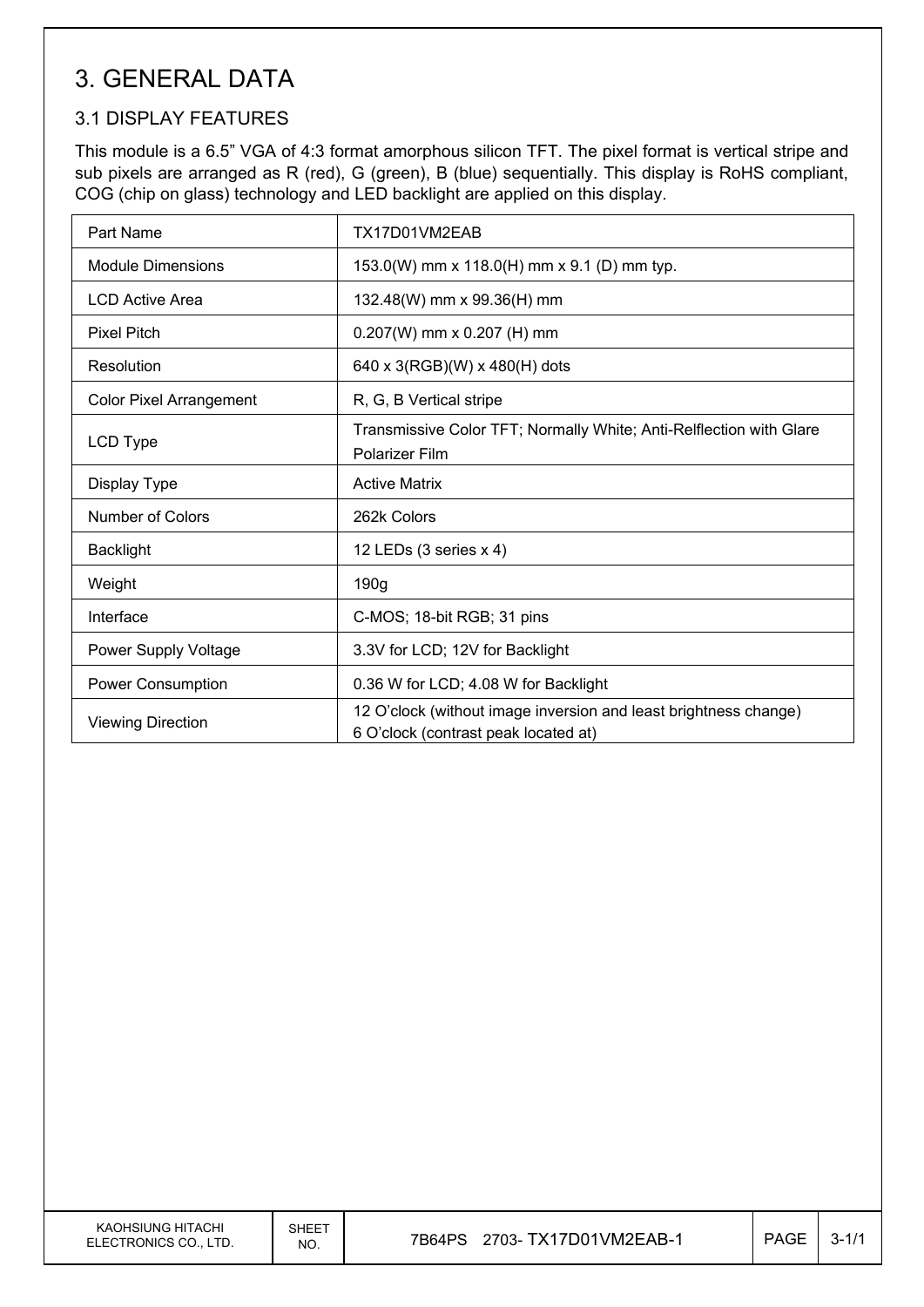# 4. ABSOLUTE MAXIMUM RATINGS

 $\overline{\phantom{a}}$ 

| Item                           | Symbol | Min.                     | Max.      | Unit              | Remarks |
|--------------------------------|--------|--------------------------|-----------|-------------------|---------|
| <b>Supply Voltage</b>          | VDD    | $-0.3$                   | 5         |                   |         |
| Input Voltage of Logic         | VI     | $-0.3$                   | $VDD+0.3$ |                   | Note 1  |
| <b>Operating Temperature</b>   | Top    | $-20$                    | 70        | $\degree$ C       | Note 2  |
| Storage Temperature            | Tst    | $-30$                    | 80        | $^{\circ}$ $\cap$ | Note 2  |
| <b>Backlight Input Voltage</b> | VLED   | $\overline{\phantom{0}}$ | 15        |                   |         |

Note 1: The rating is defined for the signal voltages of the interface such as CLK, DE, Hsync, Vsync and RGB data bus.

Note 2: The maximum rating is defined as above based on the temperature on the panel surface, which might be different from ambient temperature after assembling the panel into the application. Moreover, some temperature-related phenomenon as below needed to be noticed:

- Background color, contrast and response time would be different in temperatures other than  $25^{\circ}$ C.

- Operating under high temperature will shorten LED lifetime.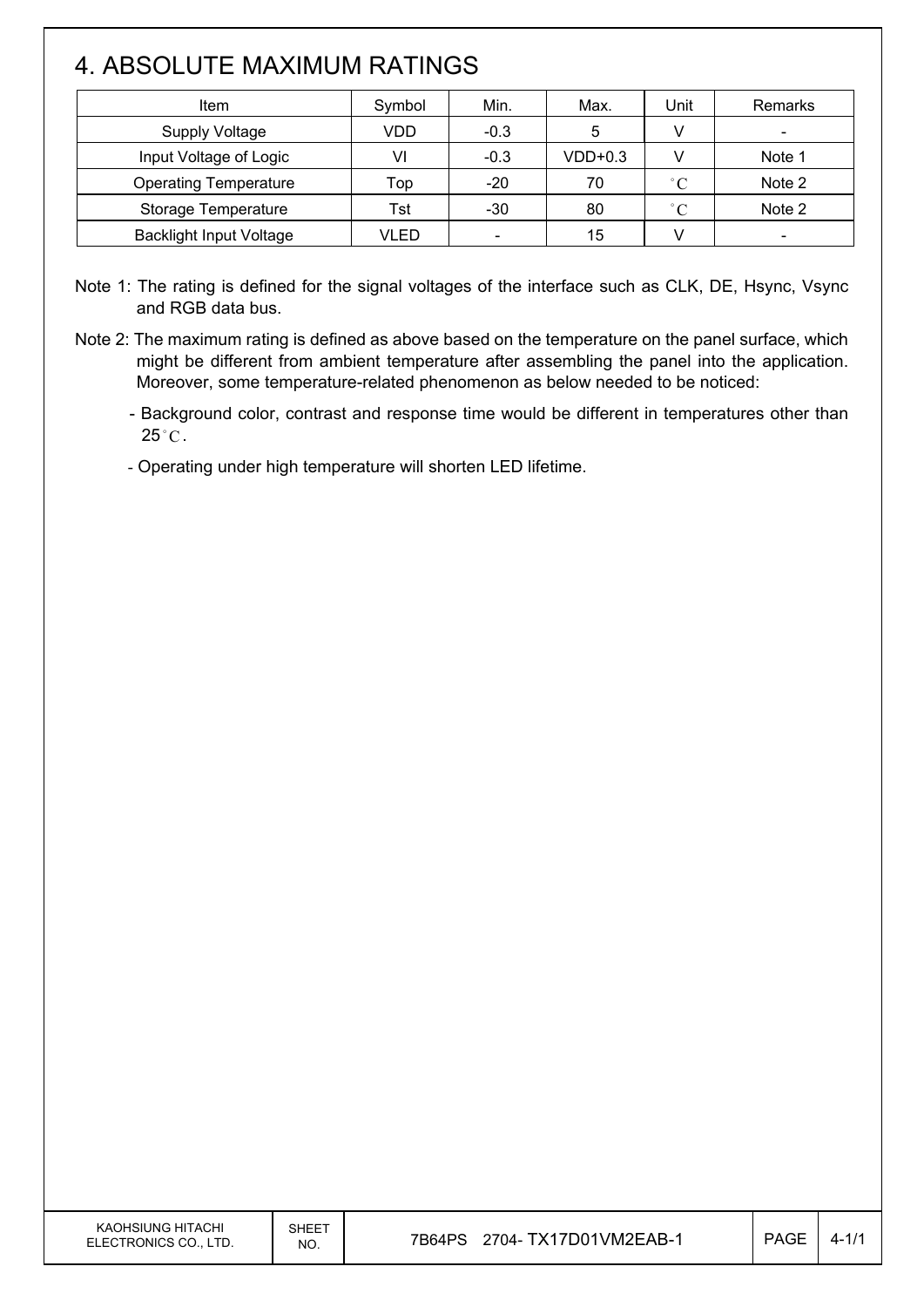# 5. ELECTRICAL CHARACTERISTICS

### 5.1 LCD CHARACTERISTICS

 $\mathsf{I}$ 

| Item                   | Symbol                         | Condition  | Min.       | Typ. | Max.       | Unit       | Remarks                  |
|------------------------|--------------------------------|------------|------------|------|------------|------------|--------------------------|
| Power Supply Voltage   | VDD                            |            | 3.0        | 3.3  | 3.6        | V          | $\overline{\phantom{a}}$ |
| Input Voltage of Logic |                                | "H" level  | 0.7VDD     |      | <b>VDD</b> | V          |                          |
|                        | VI                             | "L" level  | <b>VSS</b> |      | 0.3VDD     |            | Note 1                   |
| Power Supply Current   | <b>IDD</b>                     | $VDD=3.3V$ |            | 110  | 135        | mA         | Note $2,3$               |
| <b>Vsync Frequency</b> | $f_{\rm \scriptscriptstyle v}$ |            |            | 60   | 66         | Hz         | $\overline{\phantom{a}}$ |
| <b>Hsync Frequency</b> | $f_H$                          |            | 27.86      | 31.5 | 37.62      | <b>KHz</b> |                          |
| <b>CLK Frequency</b>   | J C L K                        |            | 22.29      | 25.2 | 37.62      | <b>MHz</b> | -                        |

 $T = 25 \degree C$ , VSS = 0V

Note 1: The rating is defined for the signal voltages of the interface such as DE, CLK and RGB data bus.

Note 2: An all black check pattern is used when measuring IDD.  $f<sub>v</sub>$  is set to 60 Hz.

Note 3: 1.0A fuse is applied in the module for IDD. For display activation and protection purpose, power supply is recommended larger than 2.5A to start the display and break fuse once any short circuit occurred.

### 5.2 BACKLIGHT CHARACTERISTICS

| 9.2 DAUNLIUM UMARAUTERISTIUS |             |                   |      |      |                          |      | $T_a = 25$ °C |
|------------------------------|-------------|-------------------|------|------|--------------------------|------|---------------|
| Item                         | Symbol      | Condition         | Min. | Typ. | Max.                     | Unit | Remarks       |
| <b>LED Input Voltage</b>     | VLED        |                   | 11.5 | 12   | 12.5                     | v    | Note1         |
| <b>LED Forward Current</b>   |             | 0V; 0% duty       | 320  | 340  | 360                      |      |               |
| (Dim Control)                | <b>ILED</b> | 3.3VDC; 100% duty | 24   | 30   | 36                       | mA   | Note 2        |
| LED lifetime                 |             | 340 mA            |      | 70K  | $\overline{\phantom{a}}$ | hrs  | Note 3        |

Note 1: As Fig. 5.1 shown, LED current is constant, 340 mA, controlled by the LED driver when applying 12V VLED.

- Note 2: Dimming function can be obtained by applying DC voltage or PWM signal from the display interface CN1. The recommended PWM signal is  $1K \sim 10K$  Hz with 3.3V amplitude.
- Note 3: The estimated lifetime is specified as the time to reduce 50% brightness by applying 340 mA at  $25^{\circ}$ C.

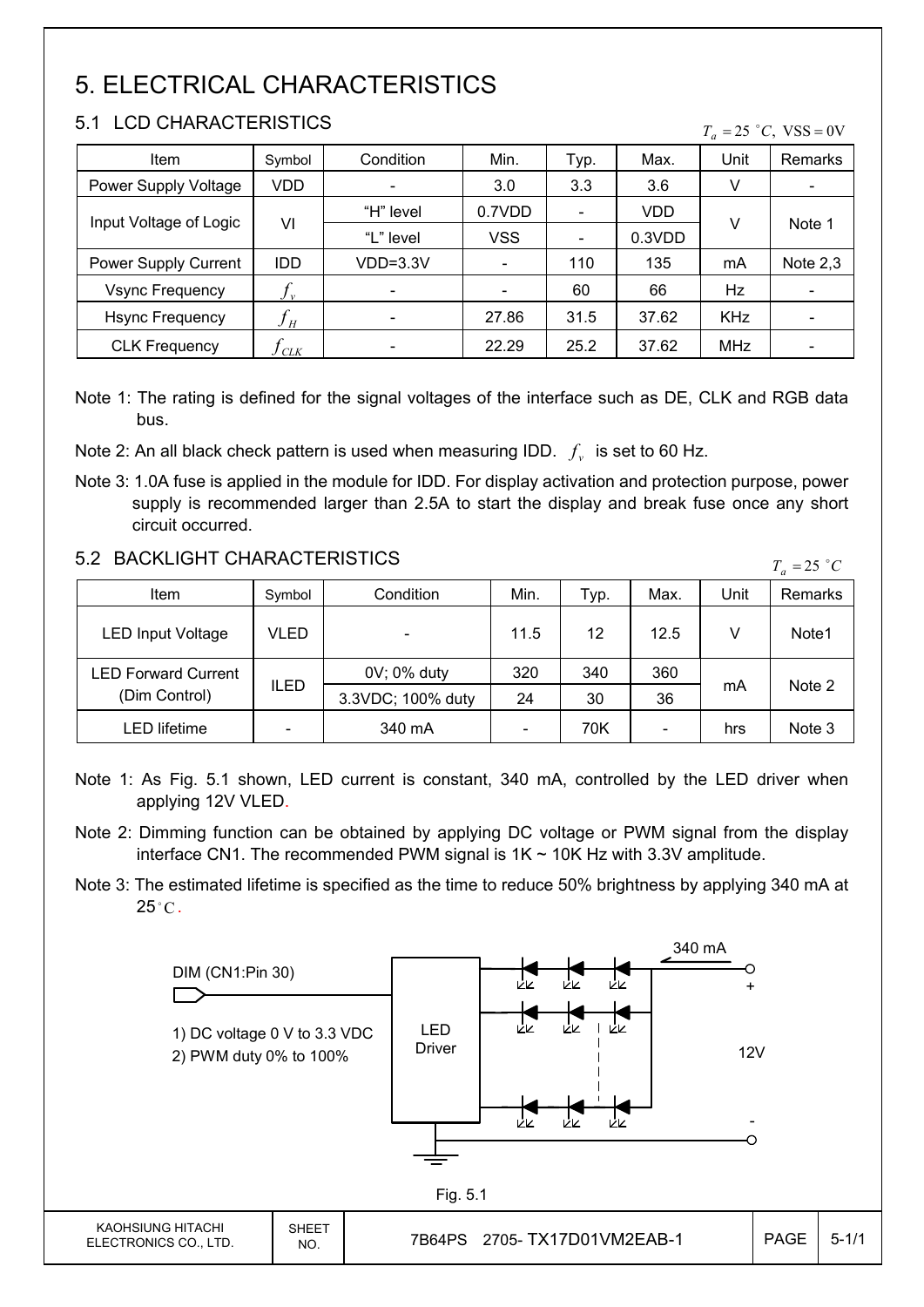## 6. OPTICAL CHARACTERISTICS

The optical characteristics are measured based on the conditions as below:

- Supplying the signals and voltages defined in the section of electrical characteristics.
- The backlight unit needs to be turned on for 30 minutes.
- The ambient temperature is 25 $^{\circ}$ C.
- In the dark room around 500~1000 lx, the equipment has been set for the measurements as shown in Fig 6.1.

|                                     |                      |                          |                                                         |      |                          |                | $T_a = 25 °C$ , $f_v = 60$ Hz, VDD = 3.3V |         |
|-------------------------------------|----------------------|--------------------------|---------------------------------------------------------|------|--------------------------|----------------|-------------------------------------------|---------|
| Item                                |                      | Symbol                   | Condition                                               | Min. | Typ.                     | Max.           | Unit                                      | Remarks |
| <b>Brightness of White</b>          |                      | $\blacksquare$           |                                                         | 800  | 1000                     | $\blacksquare$ | cd/m <sup>2</sup>                         | Note 1  |
| <b>Brightness Uniformity</b>        |                      | $\overline{\phantom{a}}$ | $\phi = 0^{\circ}, \theta = 0^{\circ}$ ,<br>ILED=340 mA | 70   | $\overline{\phantom{a}}$ |                | $\%$                                      | Note 2  |
| <b>Contrast Ratio</b>               |                      | CR                       |                                                         | 300  | 600                      | $\blacksquare$ | $\blacksquare$                            | Note 3  |
| Response Time<br>(Rising + Falling) |                      | $T_r + T_f$              | $\phi = 0^{\circ}, \theta = 0^{\circ}$                  |      | 30                       |                | ms                                        | Note 4  |
| NTSC Ratio                          |                      |                          | $\phi = 0^{\circ}, \theta = 0^{\circ}$                  |      | 50                       |                | %                                         |         |
|                                     |                      | $\theta$ x               | $\phi = 0^\circ$ , CR $\geq 10$                         | 70   | 80                       |                |                                           |         |
|                                     |                      | $\theta x'$              | $\phi = 180^{\circ}$ , CR $\geq 10$                     | 70   | 80                       |                |                                           |         |
|                                     | <b>Viewing Angle</b> |                          | $\phi = 90^{\circ}$ , CR $\geq 10$                      | 50   | 60                       |                | Degree                                    | Note 5  |
|                                     |                      | $\theta$ y'              | $\phi = 270^\circ$ , CR $\geq 10$                       | 70   | 80                       |                |                                           |         |
|                                     |                      | X                        |                                                         | 0.52 | 0.57                     | 0.62           |                                           |         |
|                                     | Red                  | Y                        |                                                         | 0.30 | 0.35                     | 0.40           |                                           |         |
|                                     |                      | X                        |                                                         | 0.29 | 0.34                     | 0.39           |                                           |         |
| Color                               | Green                | Y                        |                                                         | 0.50 | 0.55                     | 0.60           |                                           |         |
| Chromaticity                        |                      | X                        | $\phi = 0^{\circ}, \theta = 0^{\circ}$                  | 0.09 | 0.14                     | 0.19           |                                           | Note 6  |
|                                     |                      | <b>Blue</b><br>Y         |                                                         | 0.06 | 0.11                     | 0.16           |                                           |         |
|                                     | White                | X                        |                                                         | 0.25 | 0.30                     | 0.35           |                                           |         |
|                                     |                      | Y                        |                                                         | 0.26 | 0.31                     | 0.36           |                                           |         |

Note 1: The brightness is measured from the panel center point, P5 in Fig. 6.2, for the typical value.

Note 2: The brightness uniformity is calculated by the equation as below:

Brightness uniformity  $=\frac{1}{2}$  is  $\frac{1}{2}$  in  $\frac{1}{2}$  in  $\frac{1}{2}$  is  $\frac{1}{2}$  in  $\frac{1}{2}$  in  $\frac{1}{2}$  is  $\frac{1}{2}$  in  $\frac{1}{2}$  in  $\frac{1}{2}$  is  $\frac{1}{2}$  in  $\frac{1}{2}$  in  $\frac{1}{2}$  is  $\frac{1}{2}$  in  $\frac{1}{2}$  in  $\frac{$ Max.Brightness Brightness uniformity =  $\frac{\text{Min.~Brightness}}{\text{max.~S}}$ 

, which is based on the brightness values of the 9 points measured by BM-5 as shown in Fig. 6.2.

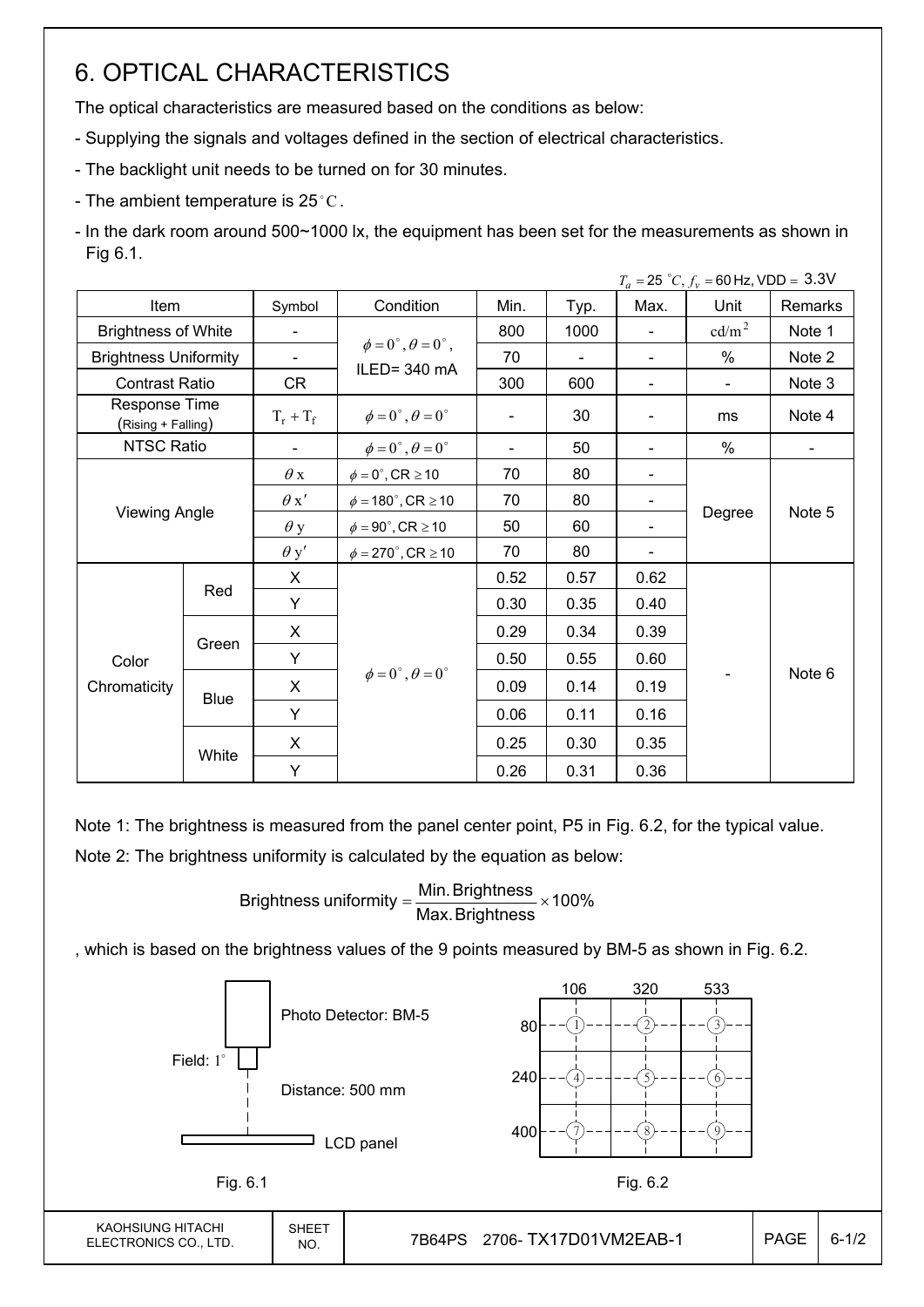Note 3: The Contrast Ratio is measured from the center point of the panel, P5, and defined as the following equation:

> Brightness of Black  $CR =$ Brightness of White

Note 4: The definition of response time is shown in Fig. 6.3. The rising time is the period from 90% brightness to 10% brightness when the data is from white to black. Oppositely, Falling time is the period from 10% brightness rising to 90% brightness.



Note 5: The definition of viewing angle is shown in Fig. 6.4. Angle  $\phi$  is used to represent viewing directions, for instance,  $\phi = 270^\circ$  means 6 o'clock, and  $\phi = 0^\circ$  means 3 o'clock. Moreover, angle  $\theta$  is used to represent viewing angles from axis Z toward plane XY.

 The viewing direction of this display is 12 o'clock, which means that a photograph with gray scale would not be reversed in color and the brightness change would be less from this direction. However, the best contrast peak would be located at 6 o'clock.





Note 6: The color chromaticity is measured from the center point of the panel, P5, as shown in Fig. 6.2.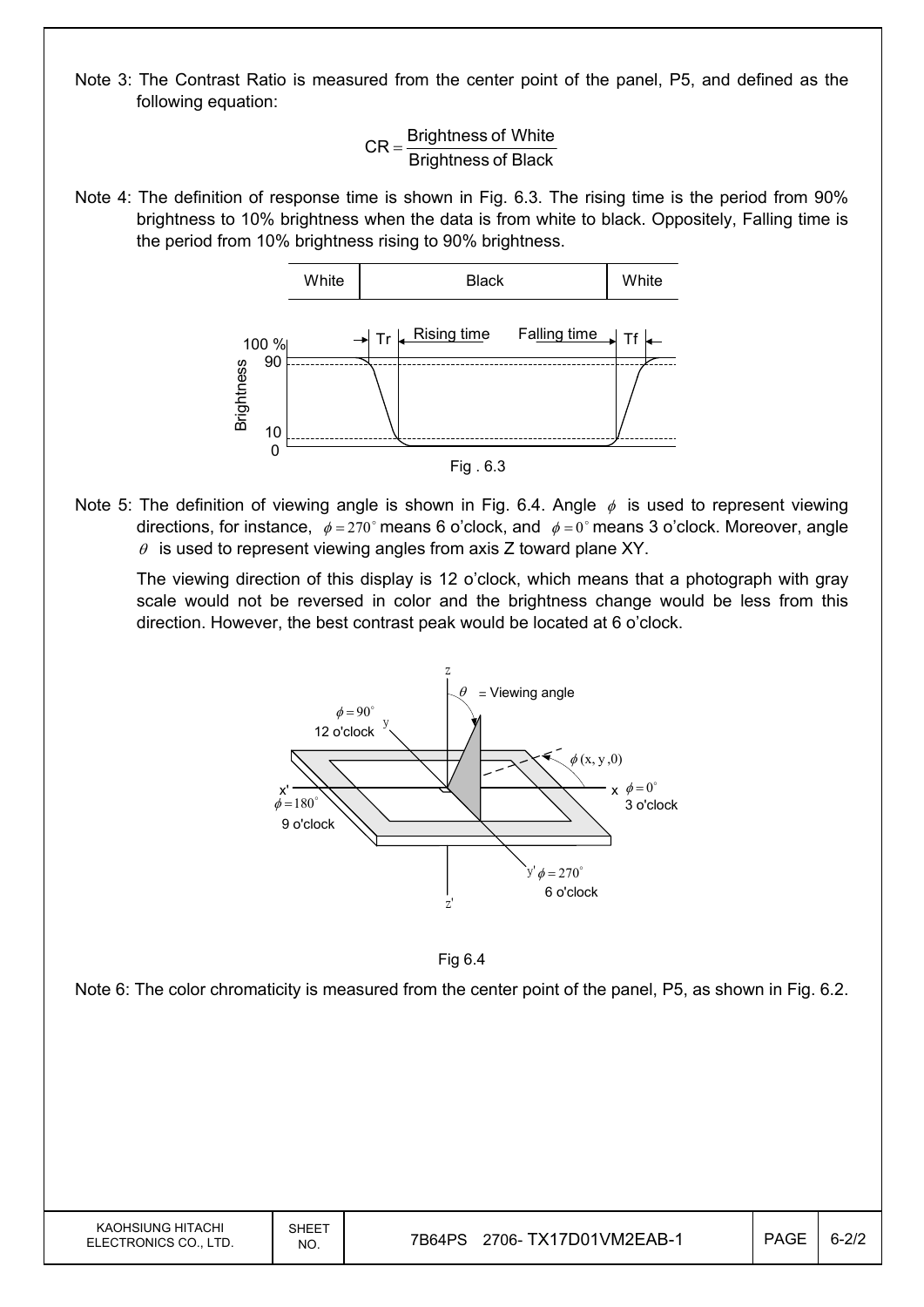

Note1: Signals are CLK, Hsync, Vsync, DE, SD, and RGB data bus.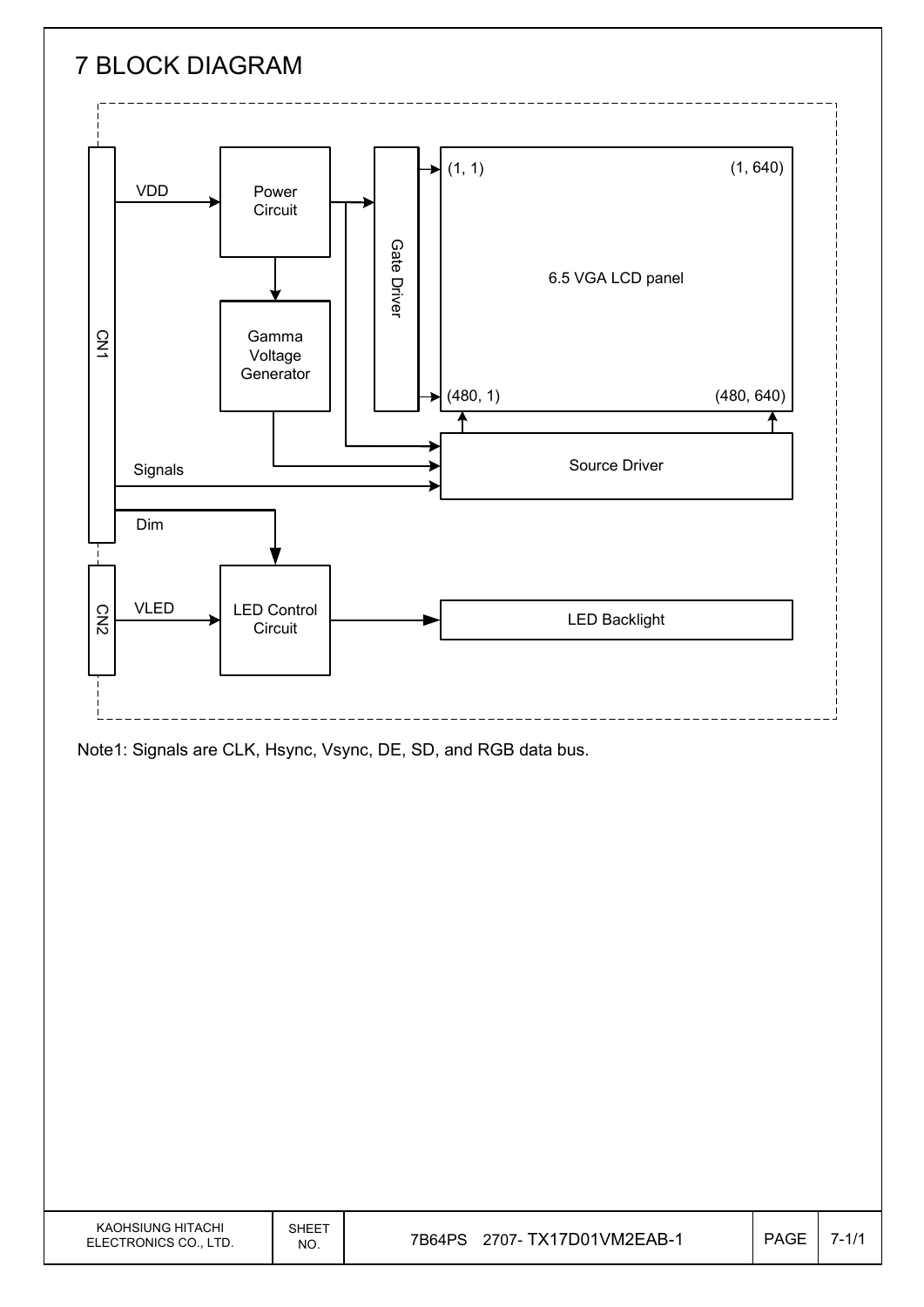## 8. RELIABILITY TESTS

| <b>Test Item</b>               | Condition                                                                                                                                |                                                |
|--------------------------------|------------------------------------------------------------------------------------------------------------------------------------------|------------------------------------------------|
| High Temperature               | 1) Operating<br>2) 70 $^{\circ}$ C                                                                                                       | 240 hrs                                        |
| Low Temperature                | 1) Operating<br>2) -20 $^{\circ}$ C                                                                                                      | 240 hrs                                        |
| <b>High Temperature</b>        | 1) Storage<br>2) $80^{\circ}$ C                                                                                                          | 240 hrs                                        |
| Low Temperature                | 1) Storage<br>2) -30 $^{\circ}$ C                                                                                                        | 240 hrs                                        |
| <b>Heat Cycle</b>              | 1) Operating<br>2) $-20$ °C $-70$ °C<br>3) 3hrs~1hr~3hrs                                                                                 | 240 hrs                                        |
| <b>Thermal Shock</b>           | 1) Non-Operating<br>2) -35 $^{\circ}$ C $\leftrightarrow$ 85 $^{\circ}$ C<br>3) 0.5 hr ↔ 0.5 hr                                          | 240 hrs                                        |
| High Temperature &<br>Humidity | 1) Operating<br>2) 40°C & 85%RH<br>3) Without condensation<br>4) Note 3                                                                  | 240 hrs                                        |
| Vibration                      | 1) Non-Operating<br>2) 20~200 Hz<br>3) 2G<br>4) X, Y, and Z directions                                                                   | 1 hr for each direction                        |
| <b>Mechanical Shock</b>        | 1) Non-Operating<br>2) 10 ms<br>3) 50G<br>4) $\pm X$ , $\pm Y$ and $\pm Z$ directions                                                    |                                                |
| <b>ESD</b>                     | 1) Operating<br>2) Tip: 200 pF, 250 $\Omega$<br>3) Air discharge for glass: $\pm$ 8KV<br>4) Contact discharge for metal frame: $\pm$ 8KV | 1) Glass: 9 points<br>2) Metal frame: 8 points |

Note 1: Display functionalities are inspected under the conditions defined in the specification after the reliability tests.

- Note 2: The display is not guaranteed for use in corrosive gas environments.
- Note 3: Under the condition of high temperature & humidity, if the temperature is higher than 40 °C, the humidity needs to be reduced as Fig. 8.1 shown.
- Note 4: All pins of LCD interface (CN1) have been tested by  $\pm 100V$  contact discharge of ESD under non-operating condition.

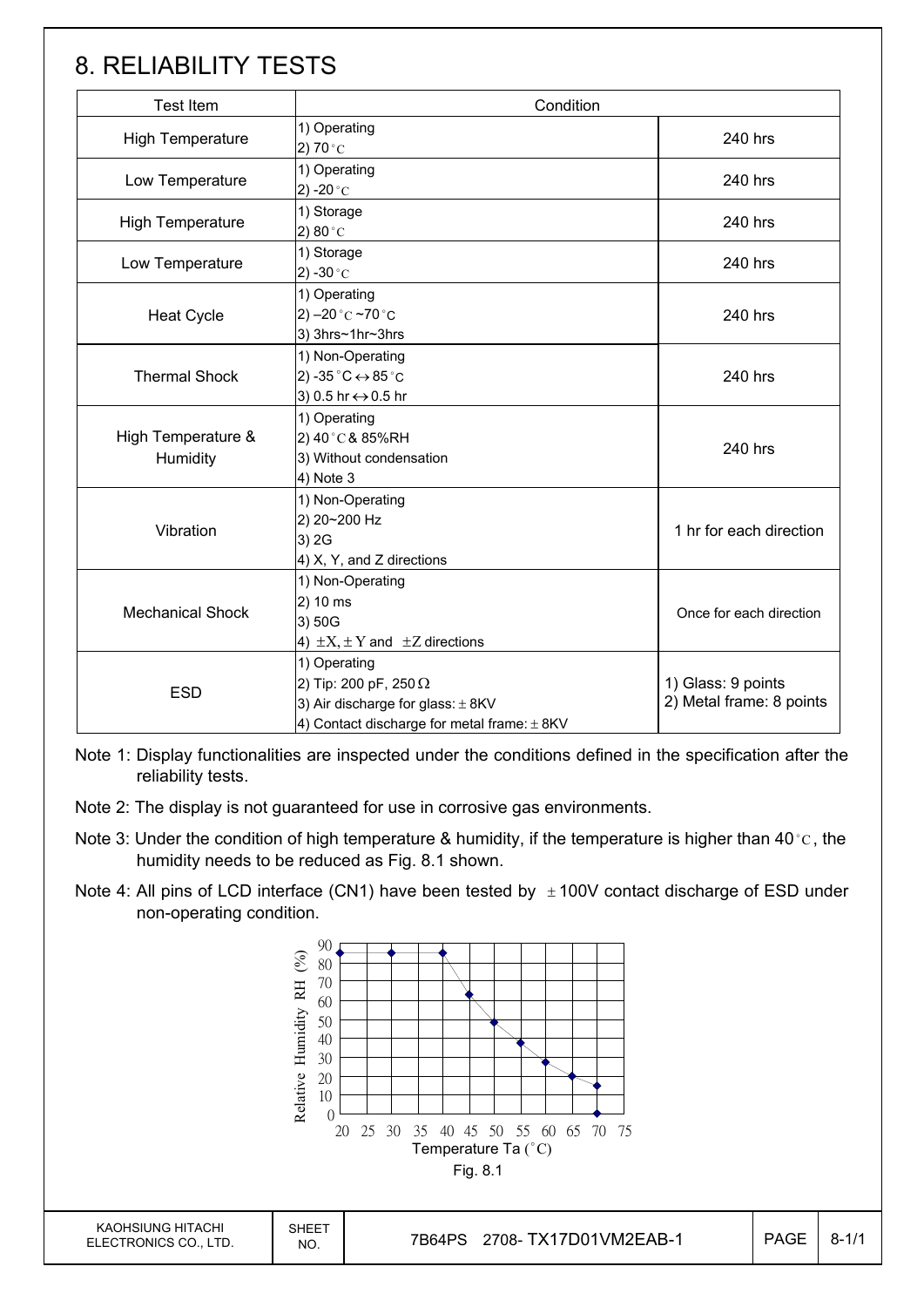# 9. LCD INTERFACE

## 9.1 INTERFACE PIN CONNECTIONS

The display interface connector (CN1) is DF9-31P-1V (Hirose), and Pin assignment is as below:

| Pin No.        | Symbol         | Signal                                                   |
|----------------|----------------|----------------------------------------------------------|
| 1              | <b>GND</b>     | Ground                                                   |
| $\overline{2}$ | <b>CLK</b>     | Dot Clock                                                |
|                |                | Horizontal synchronous signal and mode selection         |
| 3              | <b>HSYNC</b>   | Synchronous Mode: Hsync signal input                     |
|                |                | Data Enable Mode: Open or Low                            |
| 4              | <b>VSYNC</b>   | Vertical synchronous signal                              |
| 5              | <b>GND</b>     | Ground                                                   |
| 6              | R <sub>0</sub> | Red data (LSB)                                           |
| $\overline{7}$ | R <sub>1</sub> | Red data                                                 |
| 8              | R <sub>2</sub> | Red data                                                 |
| 9              | R <sub>3</sub> | Red data                                                 |
| 10             | R <sub>4</sub> | Red data                                                 |
| 11             | R <sub>5</sub> | Red data (MSB)                                           |
| 12             | <b>GND</b>     | Ground                                                   |
| 13             | G <sub>0</sub> | Green data (LSB)                                         |
| 14             | G <sub>1</sub> | Green data                                               |
| 15             | G <sub>2</sub> | Green data                                               |
| 16             | G <sub>3</sub> | Green data                                               |
| 17             | G4             | Green data                                               |
| 18             | G <sub>5</sub> | Green data (MSB)                                         |
| 19             | <b>GND</b>     | Ground                                                   |
| 20             | B <sub>0</sub> | Blue data (LSB)                                          |
| 21             | <b>B1</b>      | Blue data                                                |
| 22             | <b>B2</b>      | Blue data                                                |
| 23             | B <sub>3</sub> | Blue data                                                |
| 24             | <b>B4</b>      | Blue data                                                |
| 25             | B <sub>5</sub> | Blue data (MSB)                                          |
| 26             | <b>GND</b>     | Ground                                                   |
| 27             | DE             | Data Enable Signal                                       |
| 28             | <b>VDD</b>     | Power Supply                                             |
| 29             | <b>VDD</b>     | Power Supply                                             |
| 30             | <b>DIM</b>     | Normal Brightness: 0V or 0% PWM Duty                     |
|                |                | Brightness Control: 0V to 3.3 VDC or 0% to 100% PWM Duty |
| 31             | SD             | Normal Scan: Low or open                                 |
|                |                | Reverse Scan: High                                       |

The backlight connector (CN2) is SM02 (8.0)B-BHS-1-TB (LF)(SN) made by JST, and pin assignment is as below:

| Pin No. | 3ymbol | Signal |
|---------|--------|--------|
|         | VLED   | 12VDC  |
|         | GND    | Ground |

KAOHSIUNG HITACHI ELECTRONICS CO., LTD.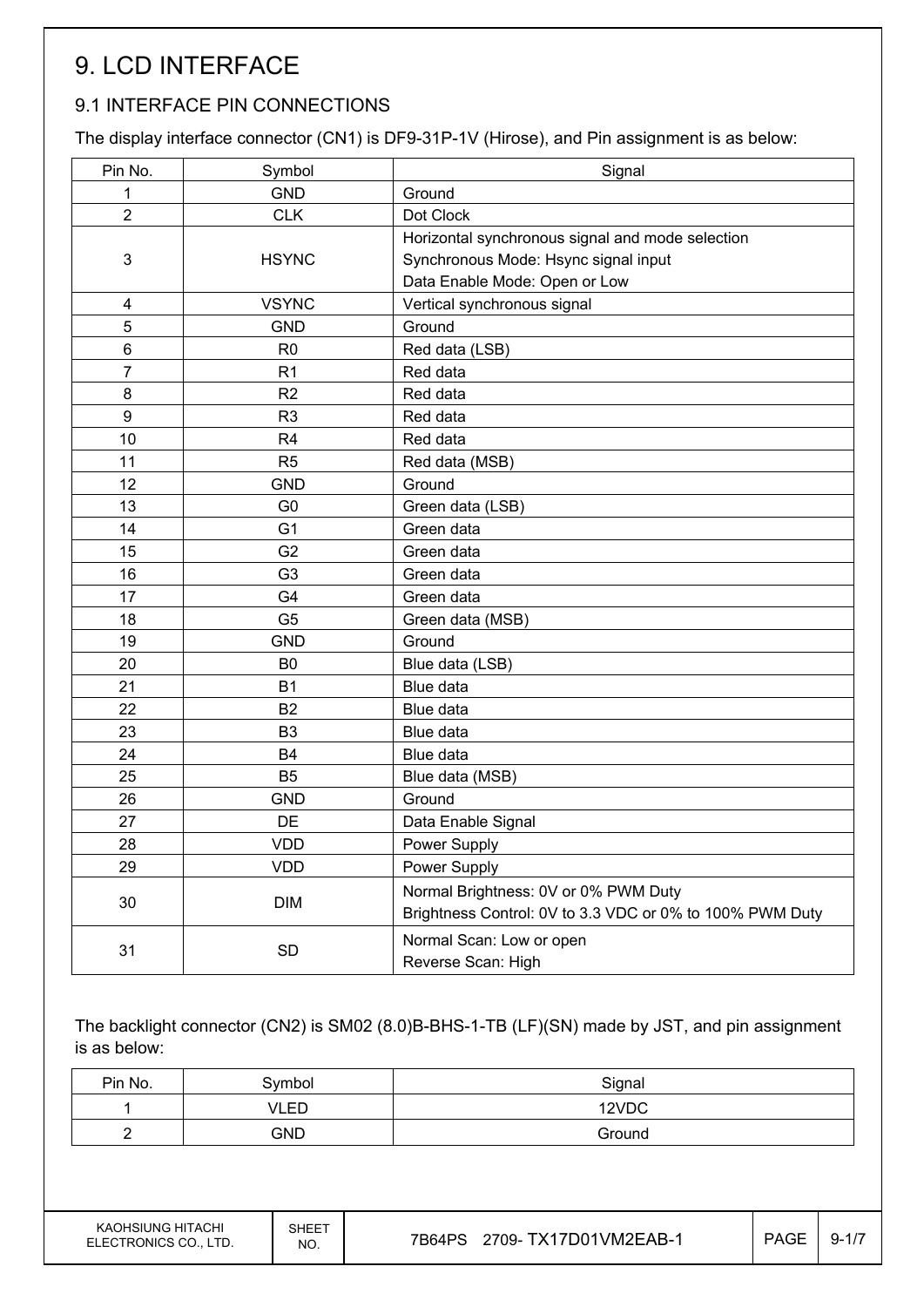## 9.2 TIMING CHART

#### A. SYNCHRONOUS MODE



Fig. 9.1 Horizontal Timing of Synchronous Mode





Fig. 9.2 Vertical Timing of Synchronous Mode

Note 2: Vsync's falling edge needs to start with Hsync's falling edge simultaneously to count (tvp + tvb).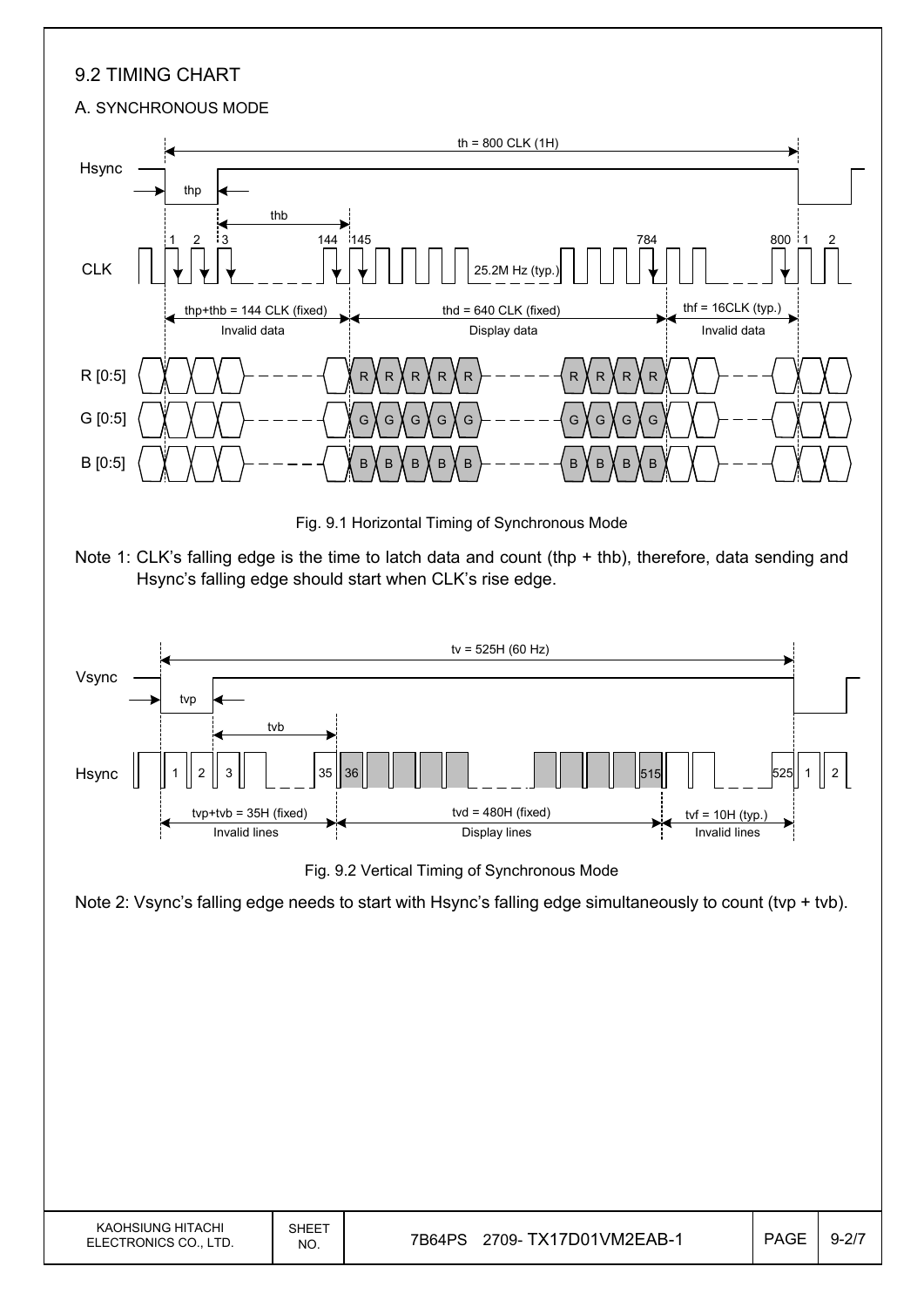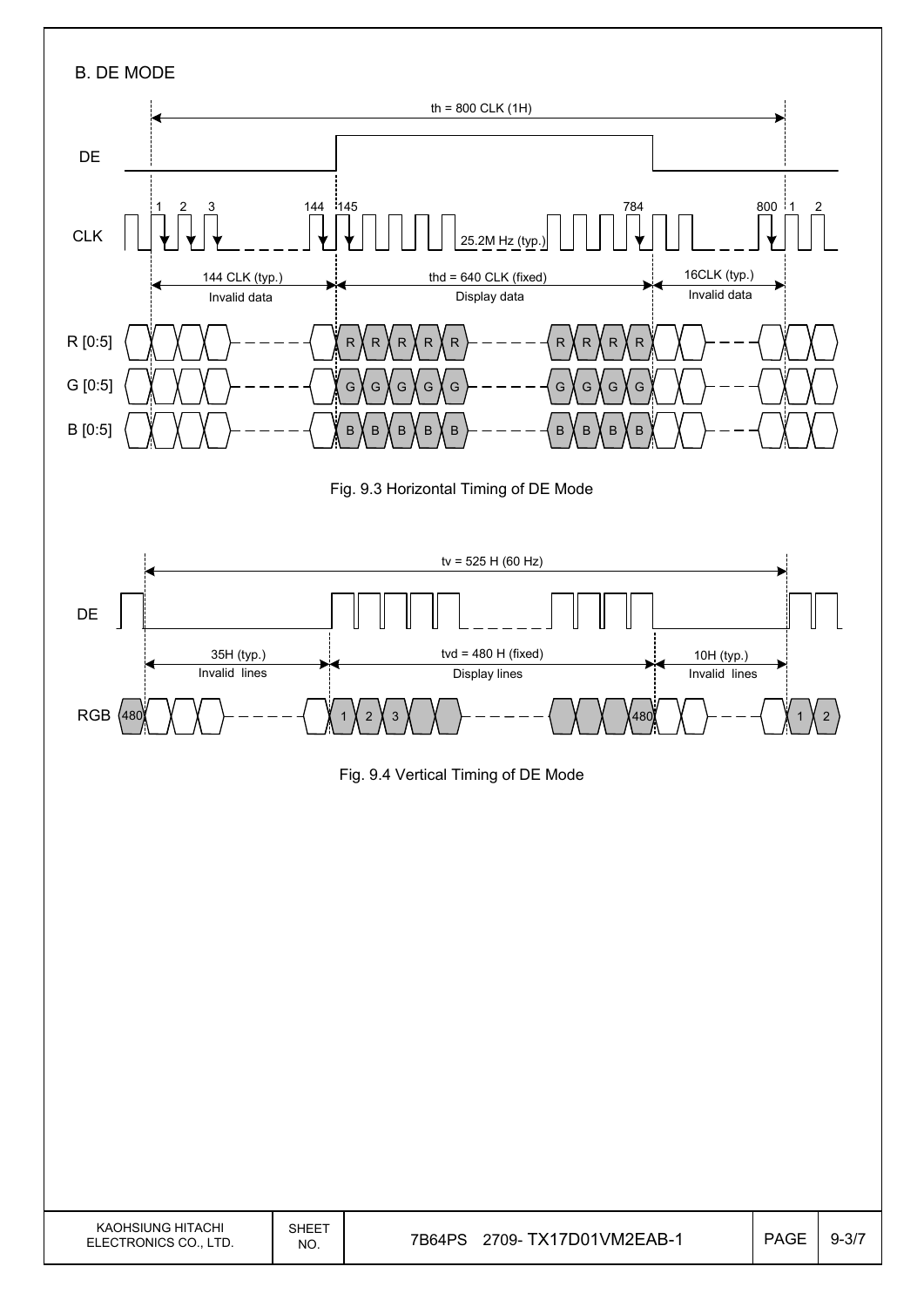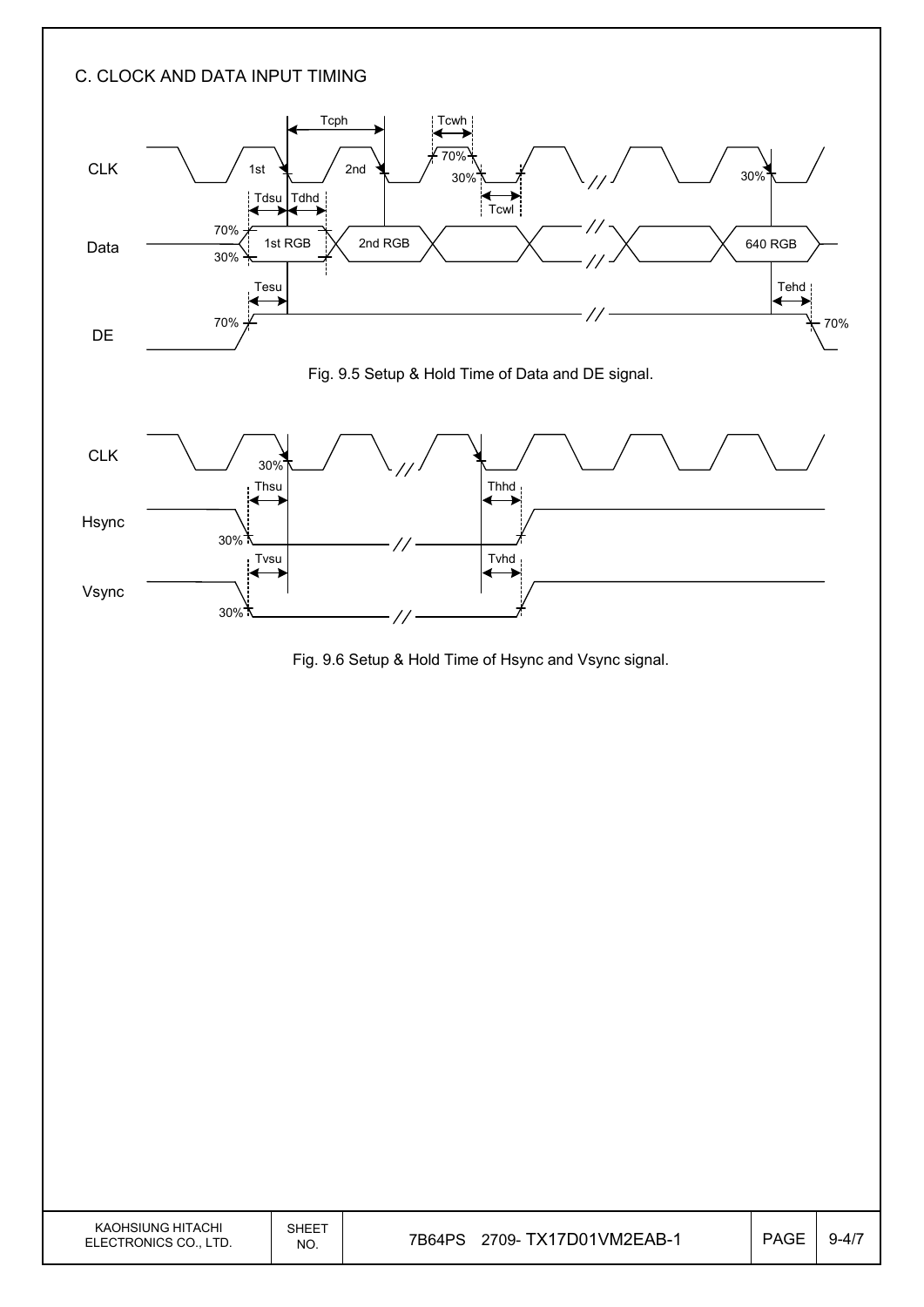### 9.3 TIME TABLE

The column of timing sets including minimum, typical, and maximum as below are based on the best optical performance, frame frequency (Vsync) = 60 Hz to define. If 60 Hz is not the aim to set, 54~66 Hz for Vsync is recommended to apply for better performance by other parameter combination as the definitions in section 5.1.

#### A. SYNCHRONOUS MODE

| Item  |                            | Symbol      | Min. | Typ.           | Max. | Unit       |
|-------|----------------------------|-------------|------|----------------|------|------------|
|       | <b>CLK Frequency</b>       | fclk        | 24.8 | 25.2           | 34.2 | M Hz       |
|       | Display Data               | thd         | 640  | 640            | 640  |            |
|       | Cycle Time                 | th          | 800  | 800            | 1000 |            |
| Hsync | Pulse Width                | thp         |      | $\overline{2}$ | 10   | <b>CLK</b> |
|       | Pulse Width and Back Porch | $thp + thb$ | 144  | 144            | 144  |            |
|       | <b>Front Porch</b>         | thf         | 16   | 16             | 216  |            |
| Vsync | Display Line               | tvd         | 480  | 480            | 480  |            |
|       | <b>Cycle Time</b>          | tv          | 516  | 525            | 570  |            |
|       | Pulse Width                | tvp         |      | 2              | 10   | H          |
|       | Pulse Width and Back Porch | $typ + tvb$ | 35   | 35             | 35   |            |
|       | <b>Front Porch</b>         | tvf         |      | 10             | 55   |            |

#### B. DE MODE

|            | <b>Item</b>          | Symbol | Min. | Typ. | Max. | Unit       |
|------------|----------------------|--------|------|------|------|------------|
| Horizontal | <b>CLK Frequency</b> | fclk   | 24.8 | 25.2 | 34.2 | M Hz       |
|            | Display Data         | thd    | 640  | 640  | 640  | <b>CLK</b> |
|            | Cycle Time           | th     | 800  | 800  | 1000 |            |
| Vertical   | Display Data         | tvd    | 480  | 480  | 480  |            |
|            | Cycle Time           | tv     | 516  | 525  | 570  | н          |

#### C. CLOCK AND DATA INPUT TIMING

| Item       |                  | Symbol      | Min.  | Typ.                     | Max.                         | Unit |
|------------|------------------|-------------|-------|--------------------------|------------------------------|------|
|            | Duty             | Tcwh        | 40    | 50                       | 60                           | %    |
| <b>CLK</b> | Cycle Time       | Tcph        | 29.23 | 39.68                    | $\overline{\phantom{a}}$     |      |
|            | Setup Time       | Tvsu        | 8     | $\overline{\phantom{a}}$ |                              |      |
| Vsync      | <b>Hold Time</b> | Tyhd        | 8     | $\overline{\phantom{a}}$ | $\overline{\phantom{0}}$     |      |
|            | Setup Time       | Thsu        | 8     | $\overline{\phantom{a}}$ | $\qquad \qquad \blacksquare$ |      |
| Hsync      | <b>Hold Time</b> | <b>Thhd</b> | 8     | $\overline{\phantom{a}}$ | -                            | ns   |
|            | Setup Time       | Tdsu        | 8     |                          |                              |      |
| Data       | <b>Hold Time</b> | Tdhd        | 8     | $\overline{\phantom{a}}$ | $\qquad \qquad \blacksquare$ |      |
|            | Setup Time       | Tesu        | 8     | $\overline{\phantom{a}}$ | $\overline{\phantom{0}}$     |      |
| <b>DE</b>  | <b>Hold Time</b> | Tehd        | 8     |                          |                              |      |

KAOHSIUNG HITACHI ELECTRONICS CO., LTD.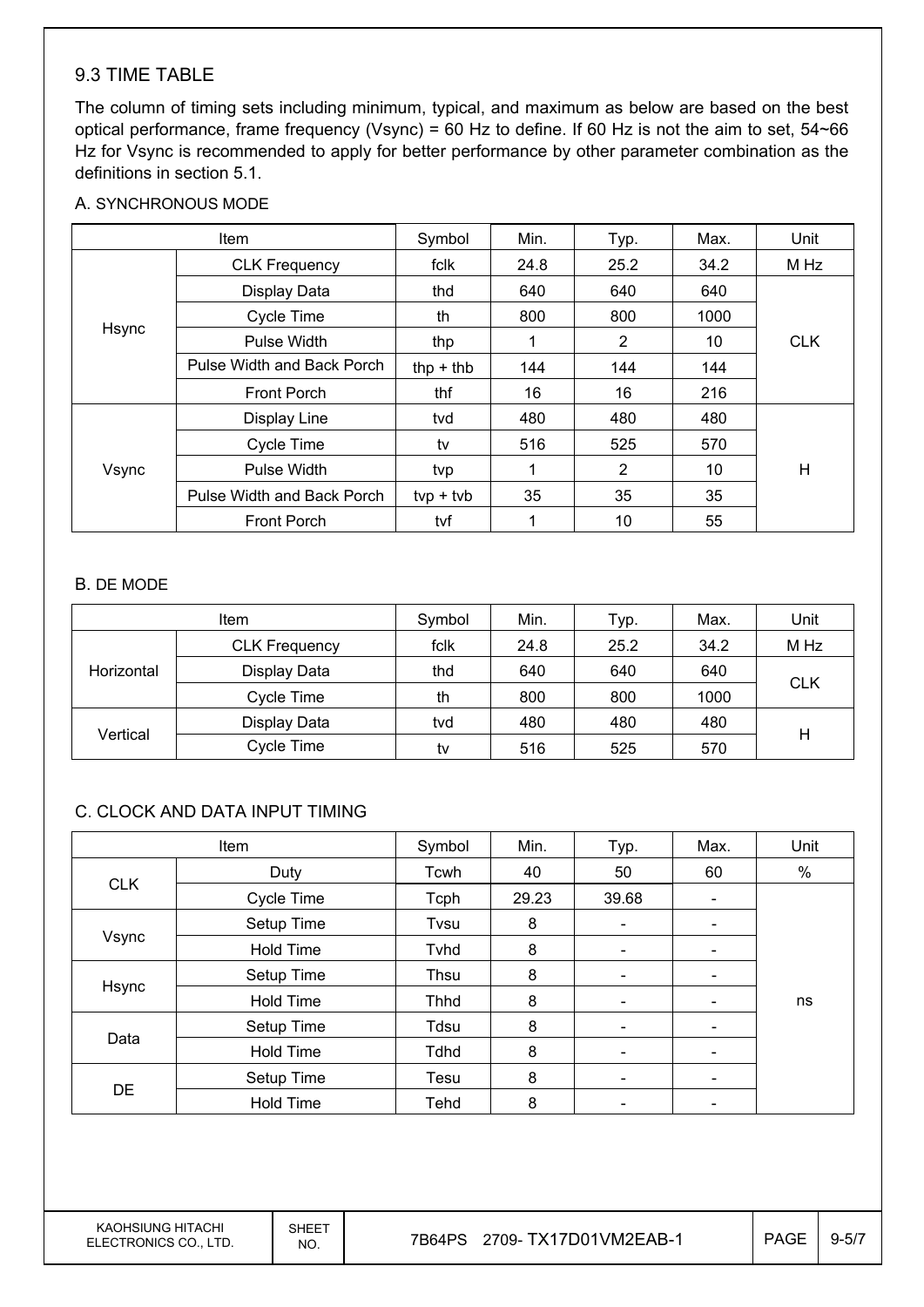### 9.4 POWER SEQUENCE



Fig. 9.7 Power Sequence Timing

- Note 1: In order to avoid any damages, VDD has to be applied before all other signals. The opposite is true for power Off where VDD has to be remained on until all other signals have been switch off. The recommended time period is 1 second. Hot plugging might cause display damage due to incorrect power sequence, please pay attention on interface connecting before power on.
- Note 2: In order to avoid showing uncompleted patterns in transient state. It is recommended that switching the backlight on is delayed for 1 second after the signals have been applied. The opposite is true for power Off where the backlight has to be switched off 1 second before the signals are removed.

### 9.5 SCAN DIRECTION

Scan direction is available to be switched as below by setting CN1's SD pin.



Fig. 9.8 Normal Scan (SD: Low or Open) Fig. 9.9 Reverse Scan (SD: High)

|                       | (480, 640) | (480, 1) |
|-----------------------|------------|----------|
|                       | HIJACH     |          |
| $\overline{\text{S}}$ | (1, 640)   | (1,      |

| KAOHSIUNG HITACHI<br>ELECTRONICS CO., LTD. | SHEET<br>NO. | 2709- TX17D01VM2EAB-1<br>7B64PS | <b>PAGE</b> | $9 - 6/7$ |
|--------------------------------------------|--------------|---------------------------------|-------------|-----------|
|                                            |              |                                 |             |           |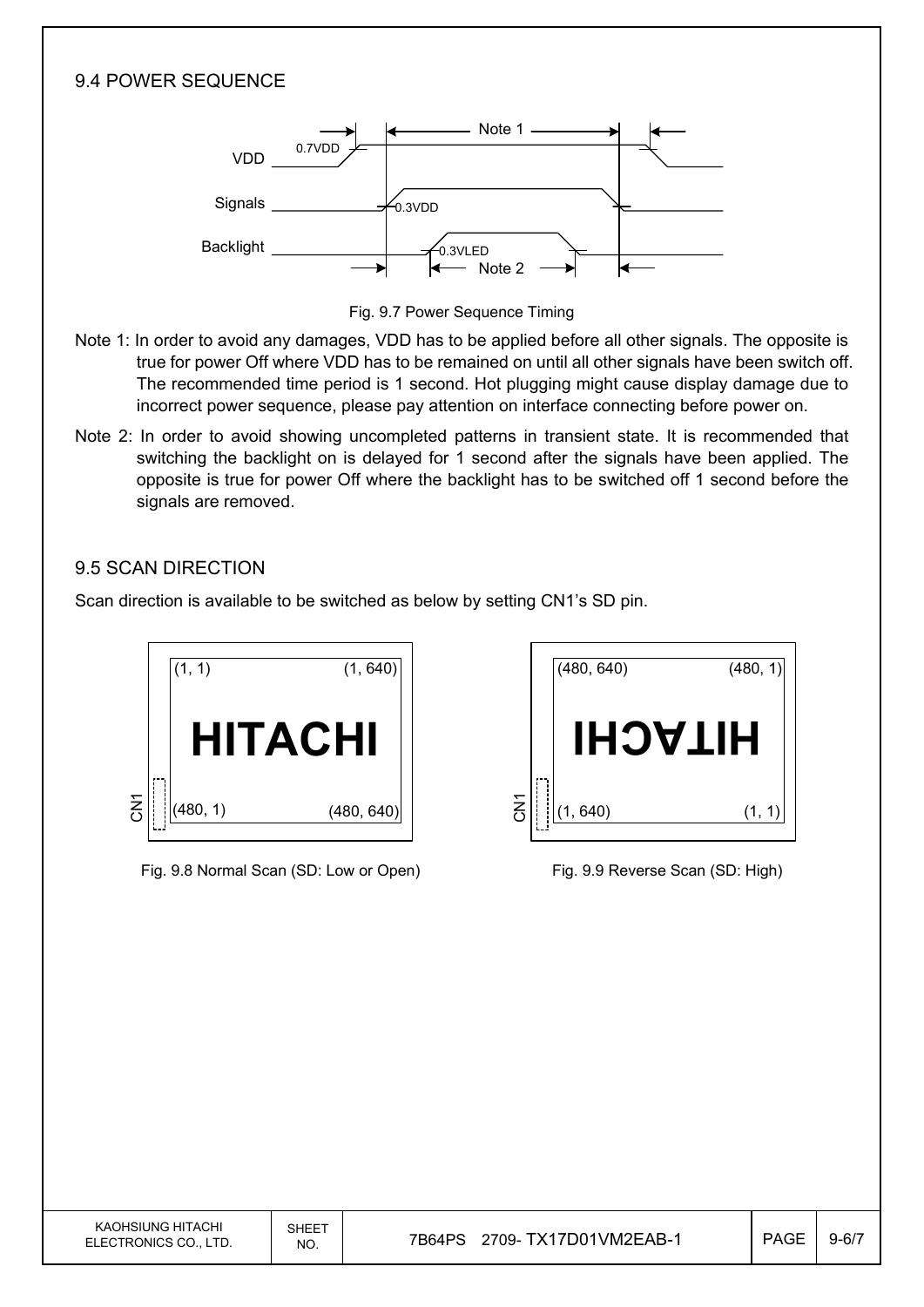## 9.6 DATA INPUT for DISPLAY COLOR

|              | COLOR &<br>Gray Scale |                | Data Signal                      |                                  |                |                           |                |                              |                         |                             |                |                      |                                  |                      |                |                      |                                  |                    |                      |
|--------------|-----------------------|----------------|----------------------------------|----------------------------------|----------------|---------------------------|----------------|------------------------------|-------------------------|-----------------------------|----------------|----------------------|----------------------------------|----------------------|----------------|----------------------|----------------------------------|--------------------|----------------------|
|              |                       | R <sub>5</sub> | R <sub>4</sub>                   | R <sub>3</sub>                   | R2             | R <sub>1</sub>            | R <sub>0</sub> | G <sub>5</sub>               | G4                      | G <sub>3</sub>              | G <sub>2</sub> | G <sub>1</sub>       | G <sub>0</sub>                   | <b>B5</b>            | <b>B4</b>      | B <sub>3</sub>       | <b>B2</b>                        | <b>B1</b>          | B <sub>0</sub>       |
|              | <b>Black</b>          | $\mathbf 0$    | 0                                | $\mathbf 0$                      | $\mathbf 0$    | $\overline{0}$            | $\overline{0}$ | $\overline{0}$               | $\overline{0}$          | $\overline{0}$              | $\mathbf 0$    | $\mathbf 0$          | $\overline{0}$                   | $\overline{0}$       | $\overline{0}$ | $\mathbf 0$          | 0                                | $\mathbf 0$        | $\mathbf 0$          |
|              | Red(0)                | 1              | $\mathbf{1}$                     | 1                                | 1              | 1                         | 1              | 0                            | $\mathbf 0$             | 0                           | 0              | 0                    | 0                                | $\mathbf 0$          | $\mathbf 0$    | $\mathbf 0$          | 0                                | $\mathbf 0$        | 0                    |
|              | Green (0)             | 0              | 0                                | 0                                | 0              | 0                         | $\mathbf 0$    | $\mathbf{1}$                 | $\mathbf{1}$            | $\mathbf{1}$                | 1              | 1                    | 1                                | $\mathbf 0$          | $\mathbf 0$    | $\mathbf 0$          | 0                                | 0                  | 0                    |
| <b>Basic</b> | Blue $(0)$            | $\mathbf 0$    | 0                                | $\mathbf 0$                      | 0              | $\mathbf 0$               | $\mathbf 0$    | $\mathbf 0$                  | $\mathbf 0$             | 0                           | $\mathbf 0$    | 0                    | 0                                | 1                    | $\overline{1}$ | $\mathbf{1}$         | 1                                | 1                  | 1                    |
| Color        | Cyan                  | $\overline{0}$ | 0                                | 0                                | $\mathbf 0$    | 0                         | $\mathbf 0$    | 1                            | 1                       | 1                           | 1              | 1                    | 1                                | 1                    | 1              | 1                    | 1                                | 1                  | 1                    |
|              | Magenta               | 1              | 1                                | $\mathbf{1}$                     | 1              | 1                         | 1              | $\mathbf 0$                  | $\mathbf 0$             | 0                           | 0              | 0                    | 0                                | 1                    | 1              | 1                    | 1                                | 1                  | 1                    |
|              | Yellow                | $\mathbf{1}$   | 1                                | 1                                | 1              | $\mathbf 1$               | 1              | $\mathbf{1}$                 | $\mathbf{1}$            | $\mathbf{1}$                | $\overline{1}$ | 1                    | $\mathbf 1$                      | 0                    | $\mathbf 0$    | $\mathbf 0$          | 0                                | 0                  | 0                    |
|              | White                 | 1              | 1                                | $\mathbf{1}$                     | 1              | 1                         | 1              | 1                            | 1                       | 1                           | 1              | 1                    | 1                                | 1                    | 1              | 1                    | 1                                | 1                  | 1                    |
|              | <b>Black</b>          | 0              | 0                                | 0                                | 0              | 0                         | $\mathbf 0$    | $\mathbf 0$                  | $\mathbf 0$             | 0                           | 0              | 0                    | 0                                | $\mathbf 0$          | $\mathbf 0$    | 0                    | 0                                | 0                  | 0                    |
|              | Red (62)              | 0              | 0                                | 0                                | $\Omega$       | 0                         | 1              | $\mathbf 0$                  | $\overline{0}$          | $\Omega$                    | $\mathbf 0$    | 0                    | 0                                | $\mathbf 0$          | $\mathbf 0$    | $\mathbf 0$          | 0                                | $\Omega$           | 0                    |
|              | Red (61)              | 0              | 0                                | 0                                | 0              | 1                         | $\mathbf 0$    | $\mathbf 0$                  | $\mathbf 0$             | 0                           | 0              | 0                    | 0                                | $\mathbf 0$          | $\mathbf 0$    | $\mathbf 0$          | 0                                | 0                  | $\mathbf 0$          |
| Red          |                       | $\cdot$        | Ì.                               | $\blacksquare$<br>$\blacksquare$ | $\ddot{\cdot}$ | $\ddot{\cdot}$            |                | $\ddot{\phantom{a}}$         | $\ddot{\phantom{a}}$    | $\blacksquare$<br>×,        | $\ddot{\cdot}$ | $\ddot{\cdot}$       | $\ddot{\cdot}$                   | $\ddot{\cdot}$       |                | $\ddot{\phantom{a}}$ | $\blacksquare$                   | $\cdot$<br>٠       | $\ddot{\cdot}$       |
|              |                       | $\blacksquare$ | $\blacksquare$                   | $\blacksquare$                   | $\blacksquare$ | $\blacksquare$<br>×,      | $\blacksquare$ | Ì.                           | $\blacksquare$          | $\blacksquare$              | $\cdot$        | $\cdot$              | $\blacksquare$                   | $\blacksquare$       | $\blacksquare$ | $\blacksquare$       | $\blacksquare$                   | $\cdot$            | $\cdot$<br>٠         |
|              | Red (1)               | 1              | 1                                | $\mathbf{1}$                     | 1              | $\mathbf{1}$              | $\mathbf 0$    | $\mathbf 0$                  | $\overline{0}$          | 0                           | $\mathbf 0$    | $\mathbf 0$          | 0                                | $\mathbf 0$          | $\mathbf 0$    | $\overline{0}$       | 0                                | $\mathbf 0$        | 0                    |
|              | Red (0)               | 1              | 1                                | 1                                | 1              | 1                         | 1              | $\mathbf 0$                  | $\mathbf 0$             | 0                           | 0              | 0                    | 0                                | $\mathbf 0$          | $\mathbf 0$    | $\mathbf 0$          | 0                                | 0                  | 0                    |
|              | <b>Black</b>          | $\mathbf 0$    | 0                                | 0                                | 0              | $\mathbf 0$               | $\mathbf 0$    | $\mathbf 0$                  | $\mathbf 0$             | 0                           | $\mathbf 0$    | $\mathbf 0$          | $\overline{0}$                   | $\mathbf 0$          | $\mathbf 0$    | $\mathbf 0$          | 0                                | 0                  | 0                    |
|              | Green (62)            | $\overline{0}$ | 0                                | 0                                | 0              | 0                         | $\mathbf 0$    | $\mathbf 0$                  | $\mathbf 0$             | 0                           | 0              | 0                    | 1                                | $\mathbf 0$          | $\mathbf 0$    | $\overline{0}$       | 0                                | 0                  | 0                    |
|              | Green (61)            | 0              | 0                                | 0                                | 0              | 0                         | 0              | 0                            | $\mathbf 0$             | 0                           | 0              | 1                    | 0                                | $\mathbf 0$          | 0              | $\mathbf 0$          | 0                                | 0                  | 0                    |
| Green        | ÷,                    |                | $\ddot{\cdot}$                   | $\cdot$                          | $\ddot{\cdot}$ |                           |                | ċ                            | $\ddot{\cdot}$          |                             |                | $\cdot$              | $\ddot{\cdot}$                   | ċ                    |                |                      | $\blacksquare$                   | $\cdot$            | $\ddot{\cdot}$       |
|              | ä,                    | ÷.             | Ì.                               | ł,                               | $\vdots$       | Ì.                        | $\ddot{\cdot}$ | $\ddot{\phantom{a}}$         | Ì.                      | $\ddot{\cdot}$              | t,             | $\ddot{\phantom{a}}$ | Ì.                               | t                    | ċ              | $\ddot{\cdot}$       | ł,                               | $\cdot$            | $\ddot{\phantom{a}}$ |
|              | Green (1)             | $\mathbf 0$    | 0                                | 0                                | $\mathbf 0$    | 0                         | $\mathbf 0$    | $\mathbf 1$                  | $\mathbf 1$             | 1                           | 1              | 1                    | 0                                | $\mathbf 0$          | $\mathbf 0$    | $\mathbf 0$          | 0                                | $\mathbf 0$        | 0                    |
|              | Green (0)             | 0              | 0                                | 0                                | $\mathbf 0$    | 0                         | $\mathbf 0$    | $\mathbf{1}$                 | 1                       | 1                           | 1              | $\mathbf{1}$         | 1                                | $\mathbf 0$          | $\mathbf 0$    | $\mathbf 0$          | 0                                | $\mathbf 0$        | 0                    |
|              | <b>Black</b>          | $\overline{0}$ | 0                                | 0                                | 0              | $\mathbf 0$               | $\mathbf 0$    | $\mathbf 0$                  | $\mathbf 0$             | 0                           | $\mathbf 0$    | 0                    | 0                                | $\mathbf 0$          | $\overline{0}$ | $\mathbf 0$          | 0                                | $\mathbf 0$        | $\mathbf 0$          |
|              | <b>Blue (62)</b>      | $\mathbf 0$    | 0                                | 0                                | 0              | 0                         | $\mathbf 0$    | $\mathbf 0$                  | $\mathbf 0$             | 0                           | 0              | 0                    | 0                                | 0                    | $\mathbf 0$    | 0                    | 0                                | 0                  | 1                    |
|              | <b>Blue (61)</b>      | 0              | 0                                | 0                                | 0              | 0                         | 0              | $\mathbf 0$                  | $\mathbf 0$             | 0                           | 0              | 0                    | 0                                | 0                    | 0              | 0                    | 0                                | $\mathbf{1}$       | 0                    |
| <b>Blue</b>  |                       | $\blacksquare$ | $\blacksquare$<br>$\blacksquare$ | $\blacksquare$                   | $\cdot$<br>×   | $\cdot$<br>÷.             | $\blacksquare$ | $\blacksquare$<br>$\epsilon$ | $\cdot$<br>$\mathbf{r}$ | $\cdot$                     | $\cdot$        |                      | $\blacksquare$<br>$\blacksquare$ | $\blacksquare$<br>÷. | $\cdot$        | $\blacksquare$       | $\blacksquare$                   | $\cdot$            | $\cdot$<br>×         |
|              |                       | $\cdot$<br>٠   | $\blacksquare$<br>$\blacksquare$ | $\blacksquare$<br>$\blacksquare$ | $\ddot{\cdot}$ | $\blacksquare$<br>$\cdot$ | $\blacksquare$ | ÷,                           | $\cdot$<br>$\cdot$      | $\blacksquare$<br>$\bullet$ | $\cdot$<br>٠   | $\ddot{\cdot}$       | $\cdot$<br>$\sim$                | t                    | $\cdot$        | $\bullet$<br>$\cdot$ | $\blacksquare$<br>$\blacksquare$ | $\cdot$<br>$\cdot$ | $\cdot$<br>$\bullet$ |
|              | <b>Blue</b><br>(1)    | $\mathbf 0$    | 0                                | 0                                | 0              | 0                         | 0              | $\mathbf 0$                  | $\mathbf 0$             | 0                           | 0              | 0                    | $\pmb{0}$                        | 1                    | 1              | 1                    | 1                                | 1                  | 0                    |
|              | Blue $(0)$            | 0              | 0                                | $\overline{0}$                   | 0              | 0                         | 0              | 0                            | $\overline{0}$          | 0                           | 0              | 0                    | 0                                | 1                    | 1              | 1                    | 1                                | 1                  | 1                    |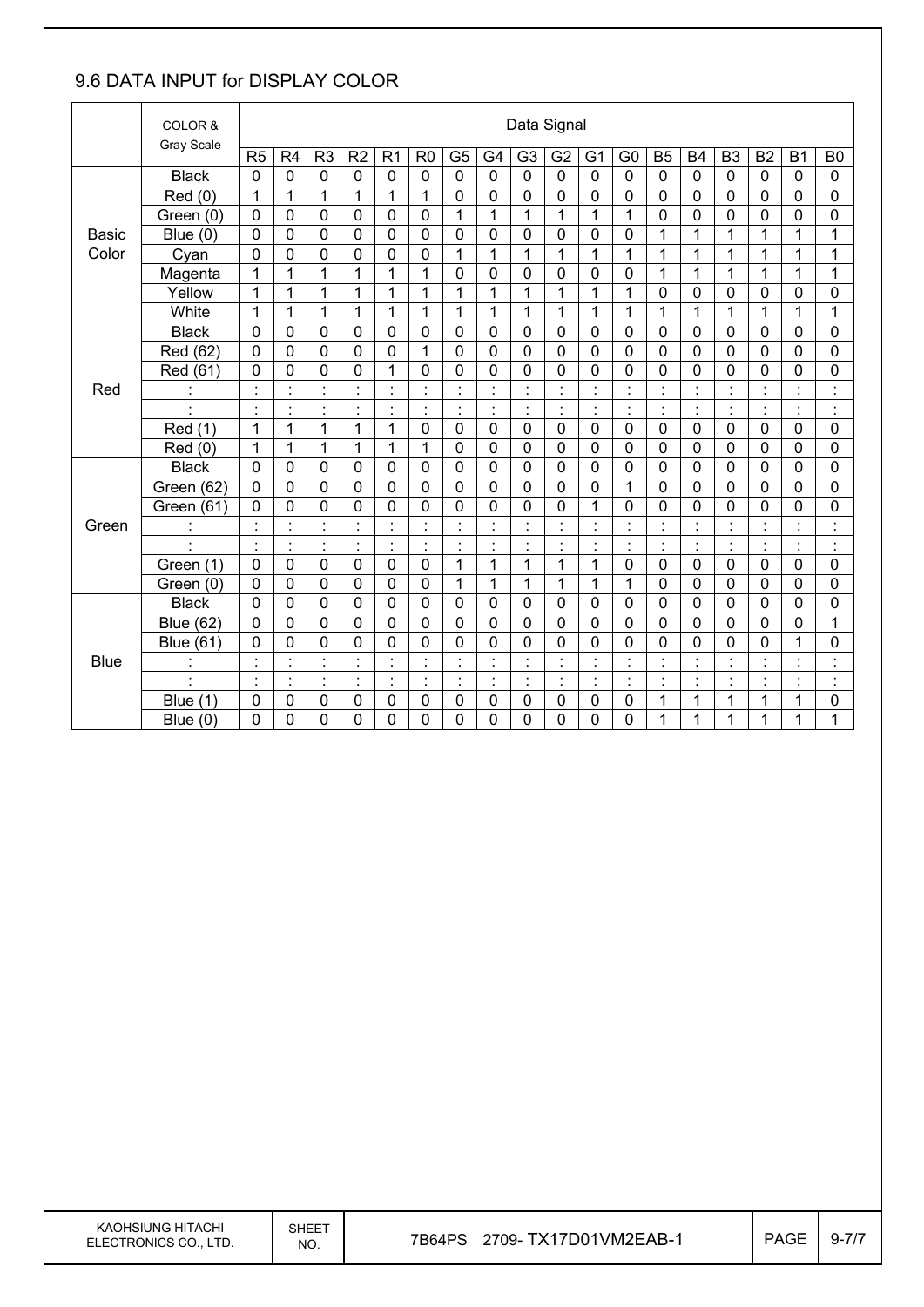## **10. OUTLINE DIMENSIONS 10.1 FRONT VIEW**



Unit : mm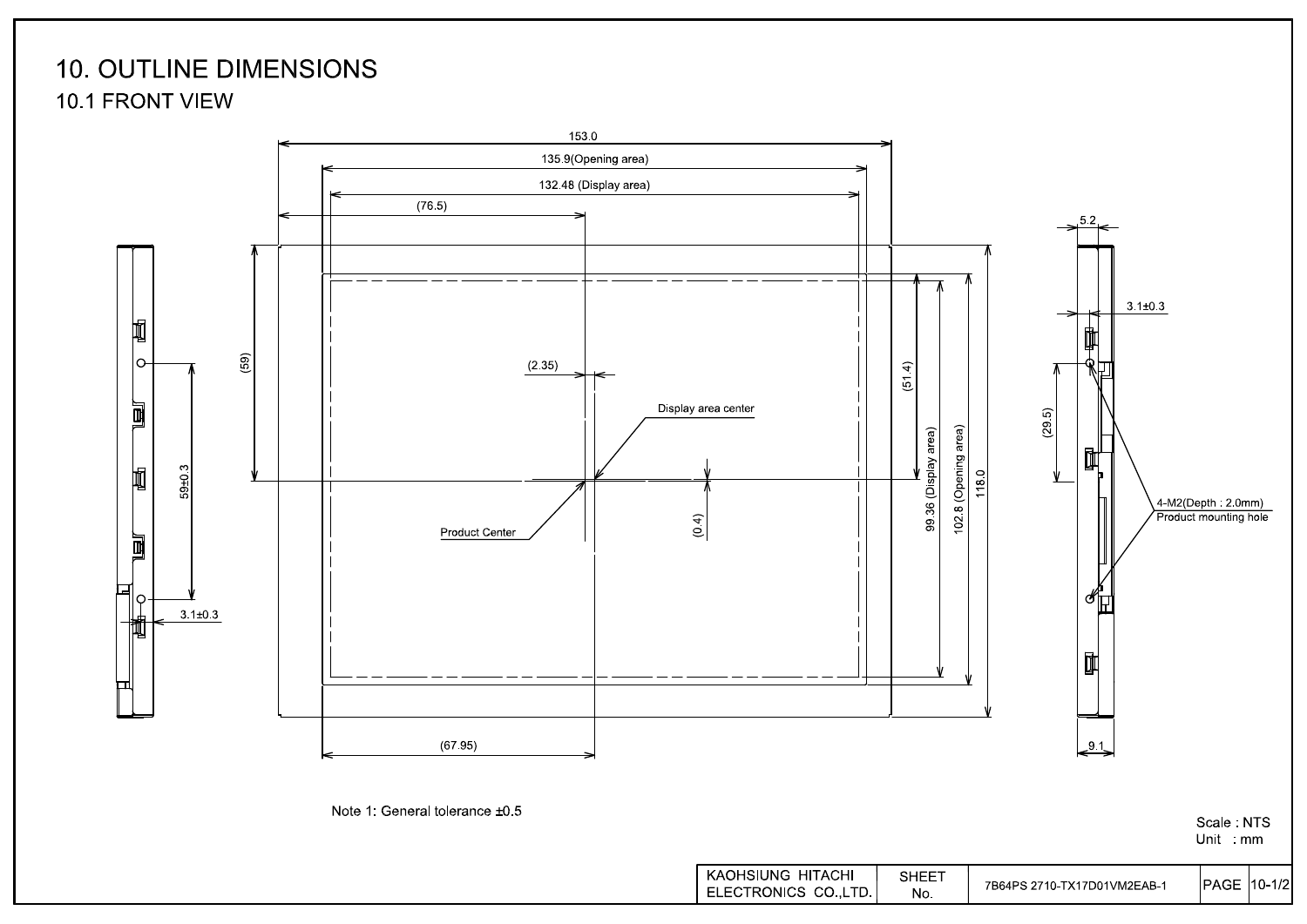10.2 REAR VIEW



Note 1: General tolerance ±0.5

Scale: NTS Unit mm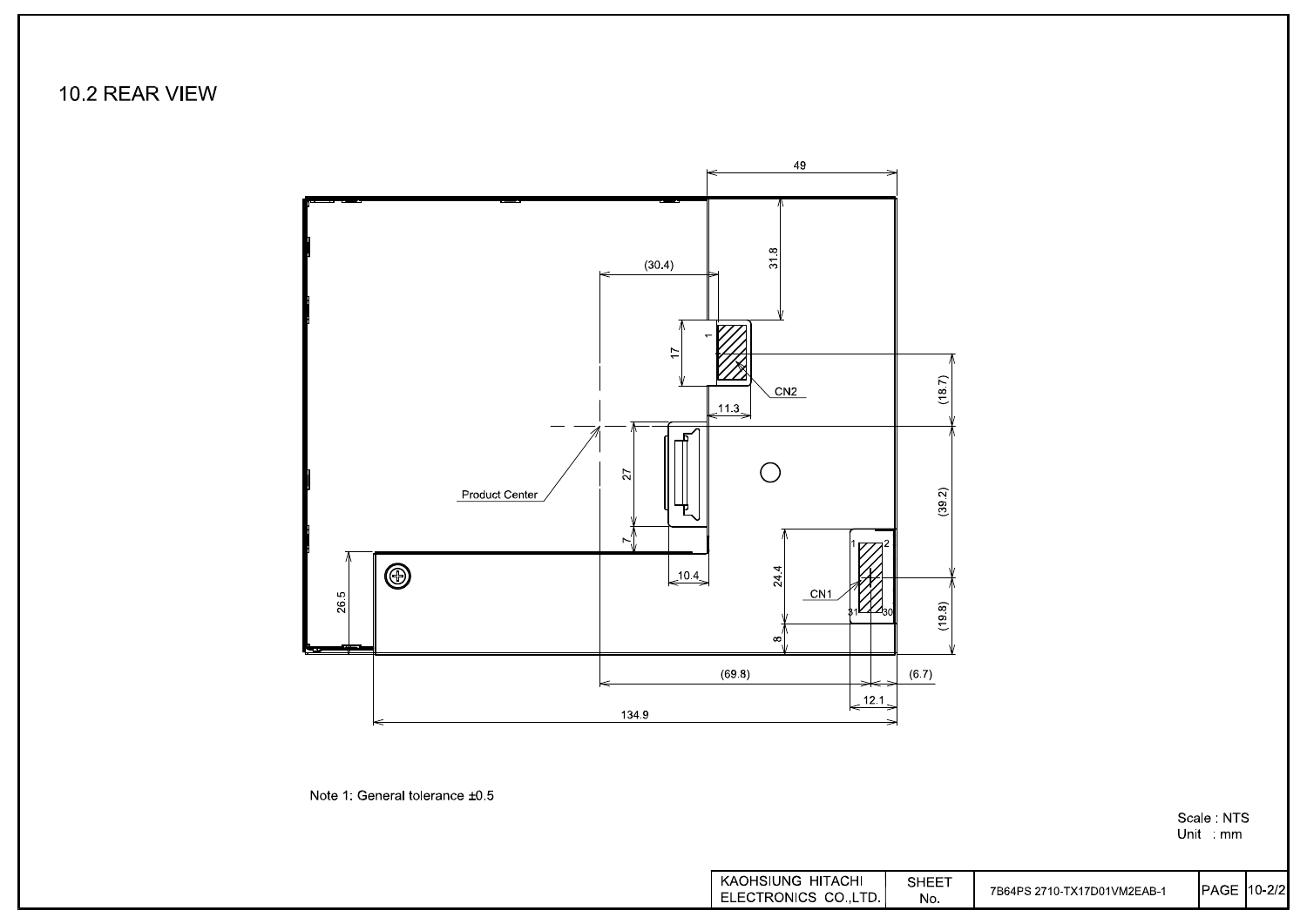## 11. APPEARANCE STANDARD

The appearance inspection is performed in a dark room around 500~1000 lx based on the conditions as below:

- The distance between inspector's eyes and display is 30 cm.
- The viewing zone is defined with angle  $\theta$  shown in Fig. 11.1 The inspection should be performed within  $45^\circ$  when display is shut down. The inspection should be performed within  $5^\circ$  when display is power on.



Fig. 11.1

### 11.1 THE DEFINITION OF LCD ZONE

LCD panel is divided into 3 areas as shown in Fig.11.2 for appearance specification in next section. A zone is the LCD active area (dot area); B zone is the area, which extended 1 mm out from LCD active area; C zone is the area between B zone and metal frame.

In terms of housing design, B zone is the recommended window area customers' housing should be located in.



Fig. 11.2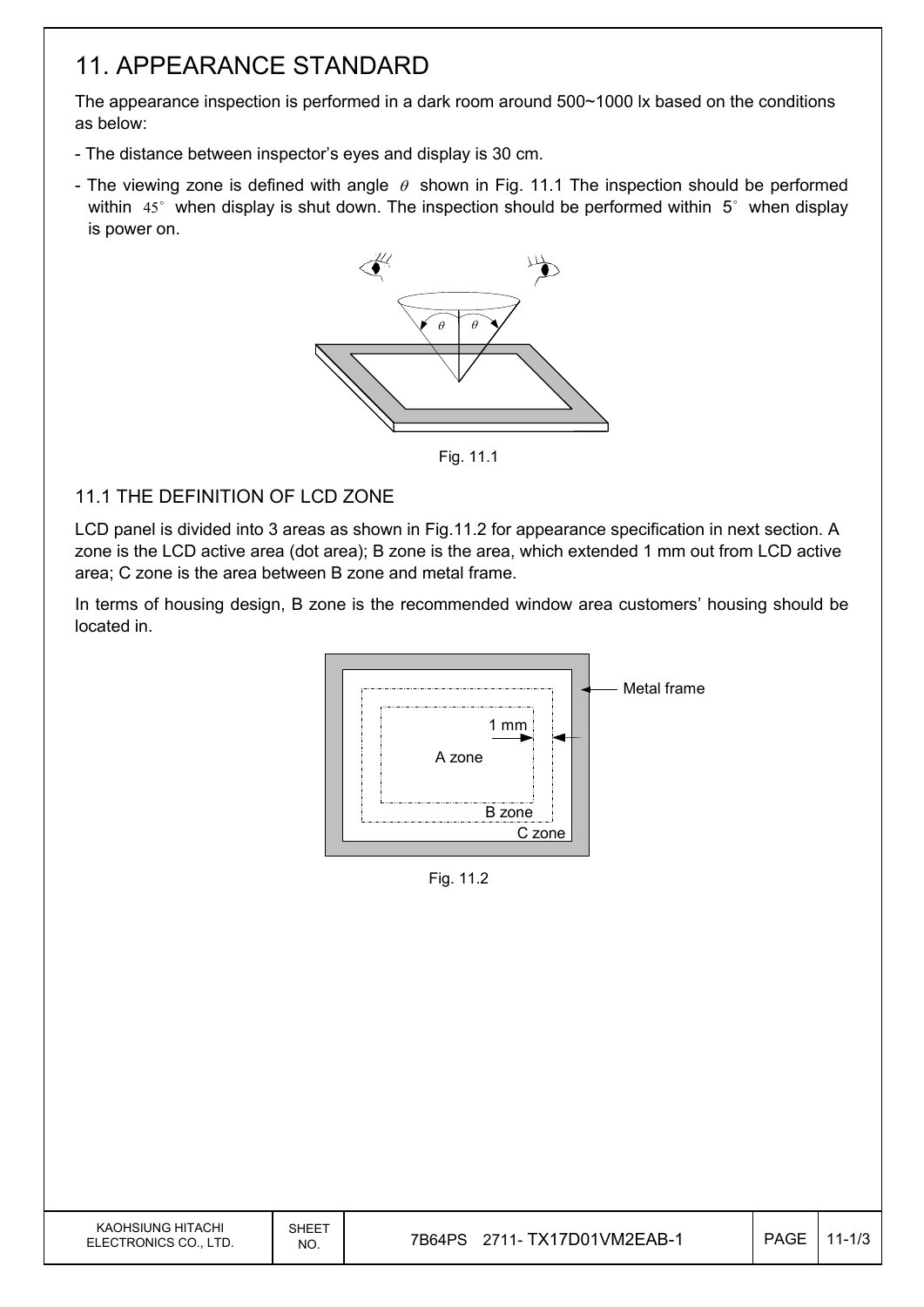### 11.2 LCD APPEARANCE SPECIFICATION

The specification as below is defined as the amount of unexpected phenomenon or material in different zones of LCD panel. The definitions of length, width and average diameter using in the table are shown in Fig. 11.3 and Fig. 11.4.

| Item                  |                                  | Applied zone |                                       |                            |                  |                |                |  |  |
|-----------------------|----------------------------------|--------------|---------------------------------------|----------------------------|------------------|----------------|----------------|--|--|
|                       | Length (mm)                      |              | Width (mm)<br>Maximum number          |                            |                  | Minimum space  |                |  |  |
|                       | Ignored                          |              | $W \le 0.02$                          | Ignored                    |                  |                |                |  |  |
| <b>Scratches</b>      | $L \leq 40$                      |              | $0.02\!<\!W\!\leq\!0.04$              | 10                         |                  | $\blacksquare$ | A, B           |  |  |
|                       | $L \leq 20$                      |              | 10<br>$W \le 0.04$                    |                            |                  | $\blacksquare$ |                |  |  |
| Dent                  |                                  |              |                                       | Serious one is not allowed |                  |                | A              |  |  |
| Wrinkles in polarizer |                                  |              |                                       | Serious one is not allowed |                  |                | A              |  |  |
|                       | Average diameter (mm)            |              |                                       |                            | Maximum number   |                |                |  |  |
|                       | $D \leq 0.3$                     |              |                                       |                            | Ignored          |                |                |  |  |
| Bubbles on polarizer  | $0.3\!<\!D\!\leq\!0.5$           |              |                                       |                            | 12               |                | A              |  |  |
|                       | 0.5 < D                          |              |                                       |                            | 3                |                |                |  |  |
|                       |                                  |              | Filamentous                           | (Line shape)               |                  |                |                |  |  |
|                       | Length (mm)                      |              |                                       | Width (mm)                 | Maximum number   |                |                |  |  |
|                       | $L \leq 2.0$                     |              | $W \le 0.03$                          |                            | Ignored          |                | A, B           |  |  |
|                       | $L \le 3.0$                      |              | $0.03\!<\!W\!\leq\!0.05$              |                            | 10               |                |                |  |  |
|                       | $L \leq 2.5$                     |              | $0.05\!<\!W\!\leq\!0.1$               |                            |                  | 1              |                |  |  |
| 1) Stains             |                                  |              |                                       |                            |                  |                |                |  |  |
| 2) Foreign Materials  | Average diameter (mm)<br>$D<0.2$ |              | Maximum number                        |                            | Minimum Space    |                |                |  |  |
| 3) Dark Spot          |                                  |              | Ignored                               |                            |                  |                |                |  |  |
|                       | $0.2 \le D < 0.3$                |              | 10                                    |                            |                  | 10 mm          |                |  |  |
|                       | $0.3 \le D < 0.4$                |              | 5                                     |                            | 30 mm            |                | A, B           |  |  |
|                       | $0.4 \leq D$                     |              | None                                  |                            |                  |                |                |  |  |
|                       | In total                         |              |                                       |                            |                  |                |                |  |  |
|                       |                                  |              | Those wiped out easily are acceptable |                            |                  |                |                |  |  |
|                       |                                  |              |                                       | <b>Type</b>                |                  | Maximum number |                |  |  |
|                       |                                  |              |                                       | 1 dot                      | 4                |                |                |  |  |
|                       | Bright dot-defect                |              |                                       | 2 adjacent dot             | $\overline{1}$   |                |                |  |  |
|                       |                                  |              | 3 adjacent dot or above               |                            | Not allowed      |                |                |  |  |
| Dot-Defect            |                                  |              | In total                              |                            | 5                |                | Α              |  |  |
| (Note 1)              |                                  |              | 1 dot                                 |                            | 5                |                |                |  |  |
|                       | Dark dot-defect                  |              |                                       | 2 adjacent dot             |                  |                | $\overline{2}$ |  |  |
|                       |                                  |              |                                       | 3 adjacent dot or above    | Not allowed<br>5 |                |                |  |  |
|                       |                                  |              | In total                              |                            |                  |                |                |  |  |
|                       |                                  |              | In total                              |                            | 10               |                |                |  |  |



KAOHSIUNG HITACHI ELECTRONICS CO., LTD.

SHEET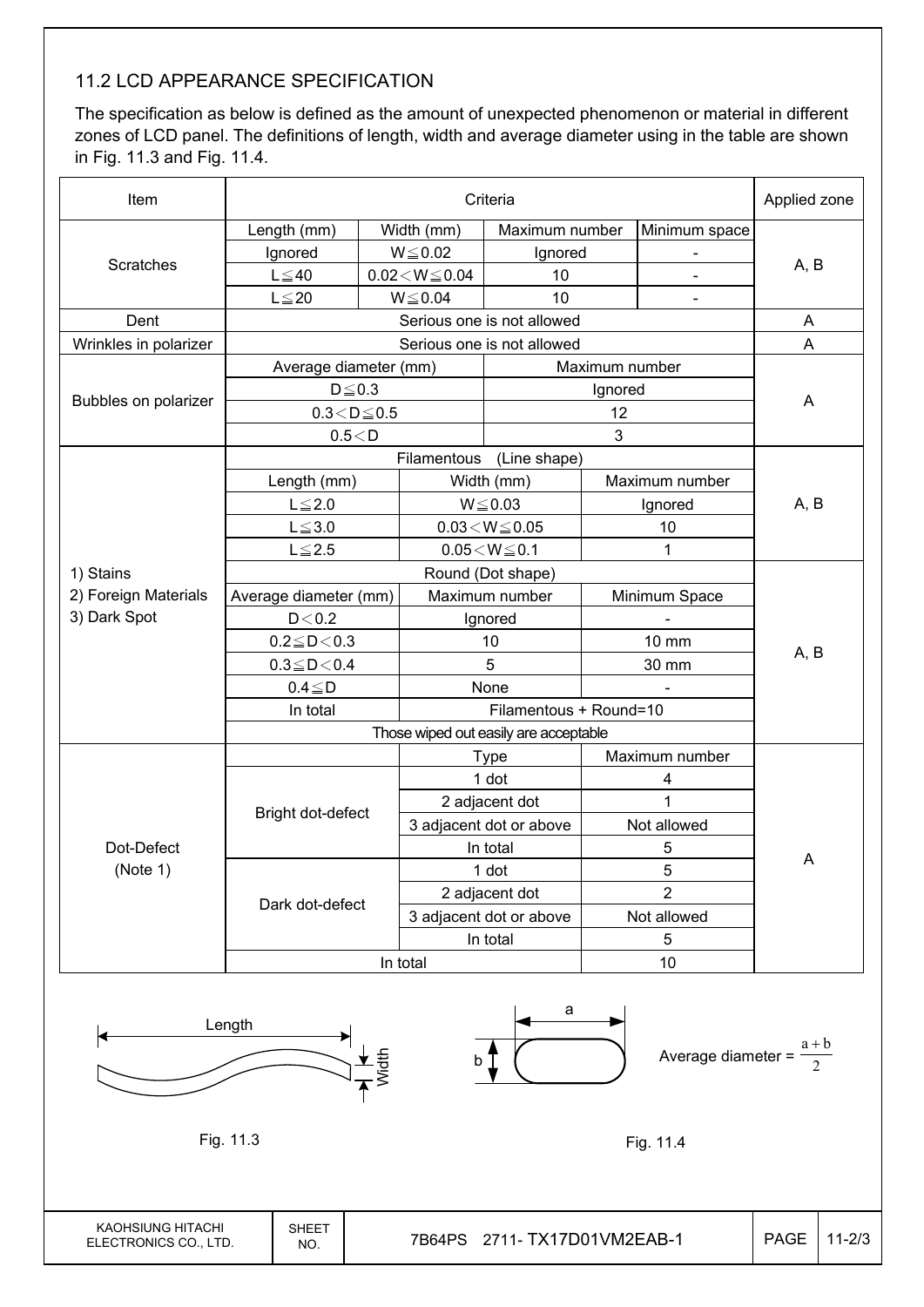Note 1: The definitions of dot defect are as below:

- The defect area of the dot must be bigger than half of a dot.
- For bright dot-defect, showing black pattern, the dot's brightness must be over 30% brighter than others.
- For dark dot-defect, showing white pattern, the dot's brightness must be under 70% darker than others.
- The definition of 1-dot-defect is the defect-dot, which is isolated and no adjacent defect-dot.
- The definition of adjacent dot is shown as Fig. 11.5.



The dots colored gray are adjacent to defect-dot A.

Fig. 11.5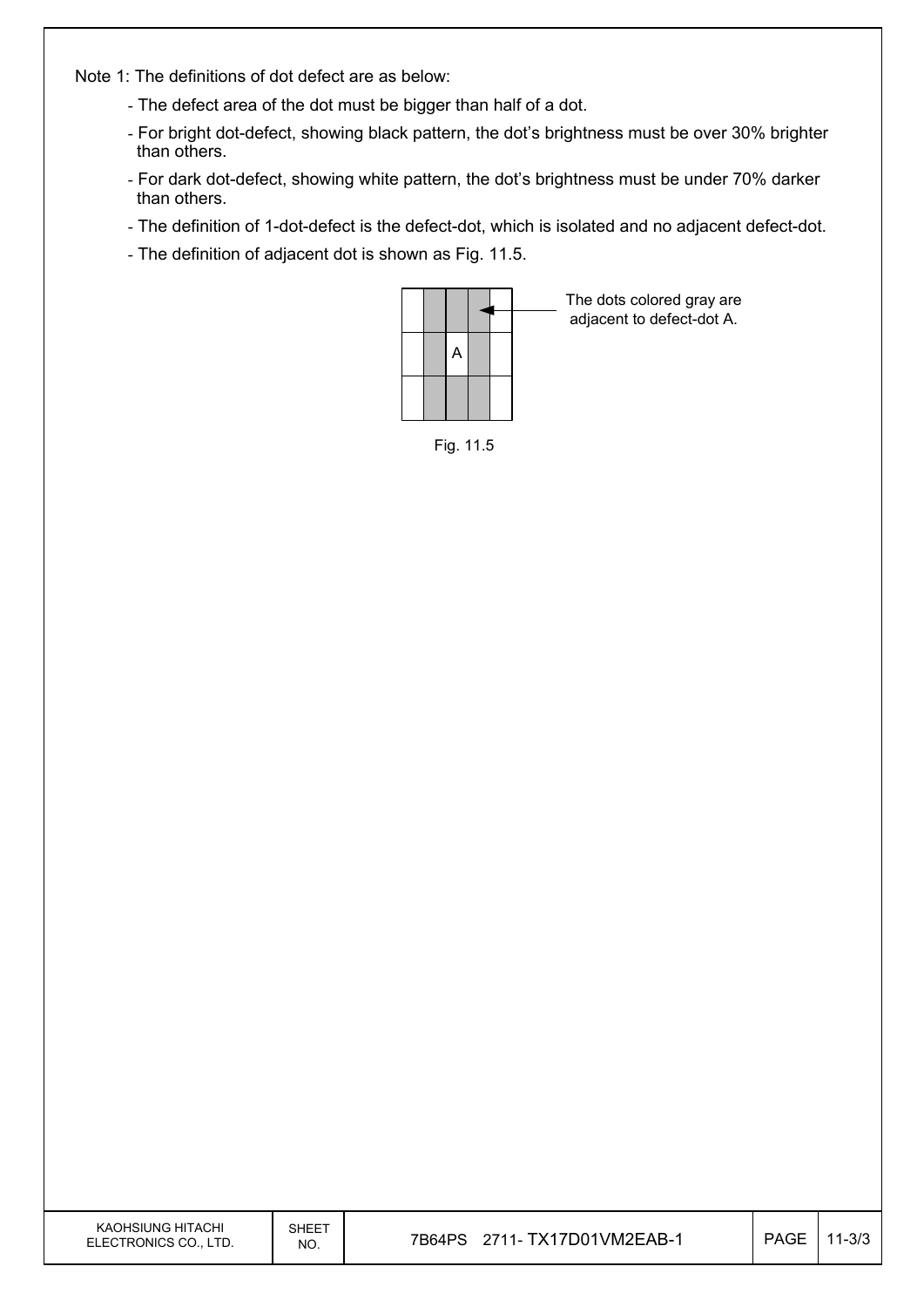## 12. PRECAUTIONS

### 12.1 PRECAUTIONS of ESD

- 1) Before handling the display, please ensure your body has been connected to ground to avoid any damages by ESD. Also, do not touch display's interface directly when assembling.
- 1) Please remove the protection film very slowly before turning on the display to avoid generating ESD.

### 12.2 PRECAUTIONS of HANDLING

- 1) In order to keep the appearance of display in good condition, please do not rub any surfaces of the displays by using sharp tools harder than 3H, especially touch panel, metal frame and polarizer.
- 2) Please do not stack the displays as this may damage the surface. In order to avoid any injuries, please avoid touching the edge of the glass or metal frame and wore gloves during handling.
- 2) Touching the polarizer or terminal pins with bare hand should be avoided to prevent staining and poor electrical contact.
- 3) Do not use any harmful chemicals such as acetone, toluene, and isopropyl alcohol to clean display's surfaces.
- 4) Please use soft cloth or absorbent cotton with ethanol to clean the display by gently wiping. Moreover, when wiping the display, please wipe it by horizontal or vertical direction instead of circling to prevent leaving scars on the display's surface, especially polarizer.
- 5) Please wipe any unknown liquids immediately such as saliva, water or dew on the display to avoid color fading or any permanent damages.
- 6) Maximum pressure to the surface of the display must be less than  $1.96 \times 10^4$  Pa. If the area of applied pressure is less than  $1 \text{ cm}^2$ , the maximum pressure must be less than 1.96N.

### 12.3 PRECAUTIONS OF OPERATING

- 1) Please input signals and voltages to the displays according to the values defined in the section of electrical characteristics to obtain the best performance. Any voltages over than absolute maximum rating will cause permanent damages to this display. Also, any timing of the signals out of this specification would cause unexpected performance.
- 2) When the display is operating at significant low temperature, the response time will be slower than it at 25 $\degree$ . In high temperature, the color will be slightly dark and blue compared to original pattern. However, these are temperature-related phenomenon of LCD and it will not cause permanent damages to the display when used within the operating temperature.
- 3) The use of screen saver or sleep mode is recommended when static images are likely for long periods of time. This is to avoid the possibility of image sticking.
- 4) Spike noise can cause malfunction of the circuit. The recommended limitation of spike noise is no bigger than  $\pm$  100 mV.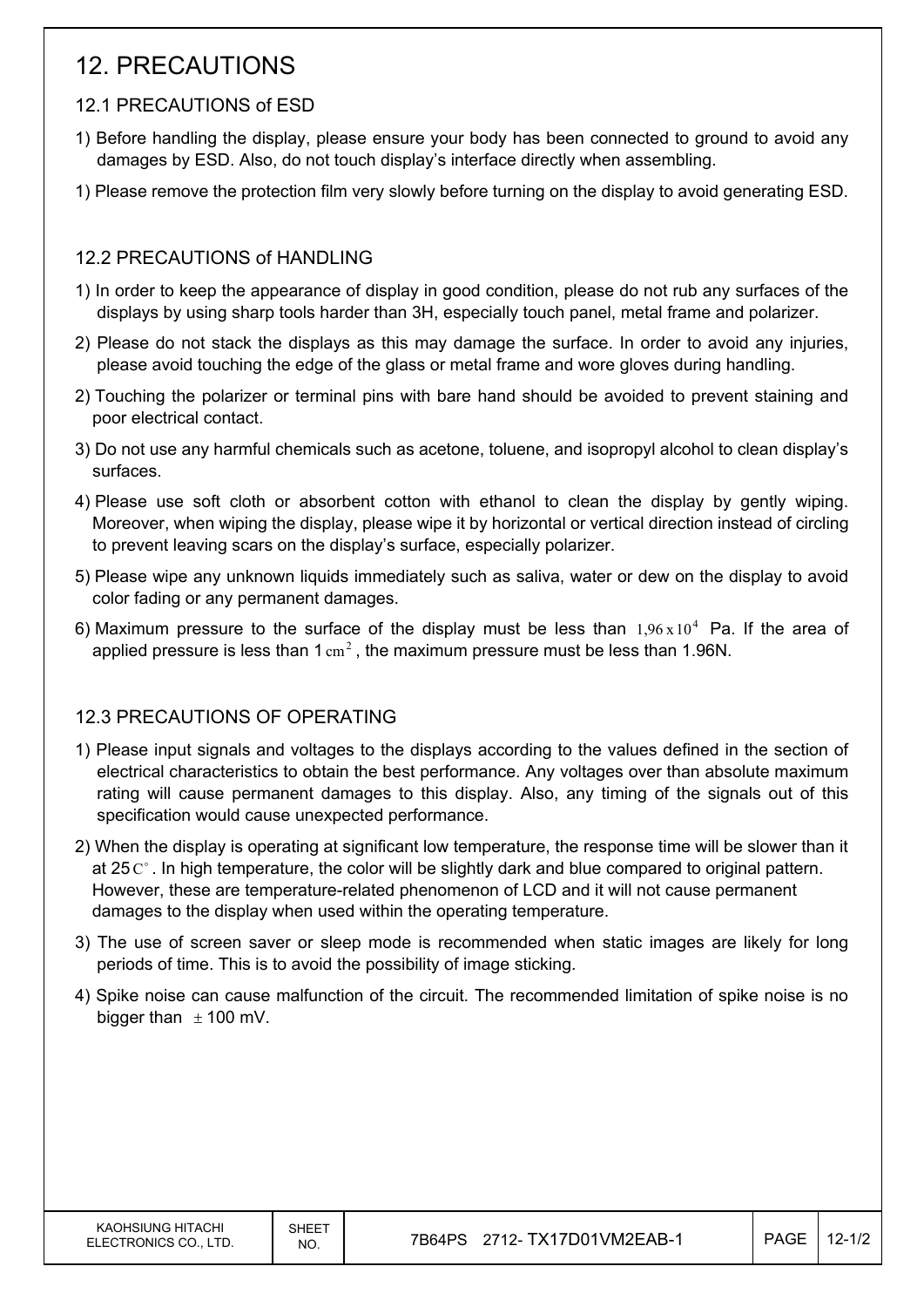### 12.4 PRECAUTIONS of STORAGE

If the displays are going to be stored for years, please be aware the following notices.

- 1) Please store the displays in a dark room to avoid any damages from sunlight and other sources of UV light.
- 2) The recommended long term storage temperature is between 10  $\mathrm{C}^{\circ}$  ~35  $\mathrm{C}^{\circ}$  and 55%~75% humidity to avoid causing bubbles between polarizer and LCD glasses, and polarizer peeling from LCD glasses.
- 3) It would be better to keep the displays in the container, which is shipped from Hitachi, and do not unpack it.
- 4) Please do not stick any labels on the display surface for a long time, especially on the polarizer.